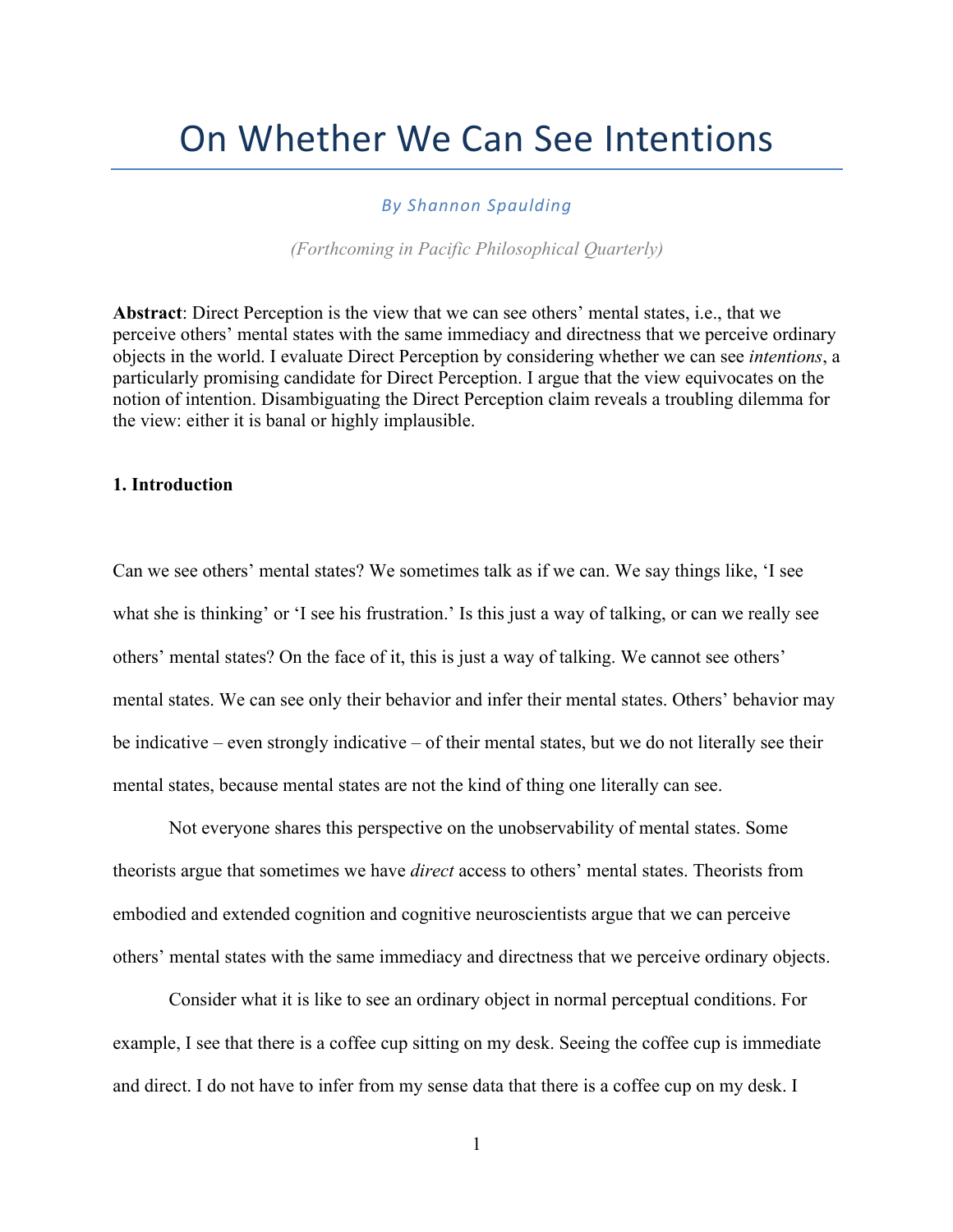simply see it. Of course, seeing involves unconscious visual processing: light reflects off the object, my visual system detects surfaces and edges and constructs a 3-D representation of the object. However, there is an intuitive sense in which seeing the coffee cup is immediate and noninferential. To grasp this, contrast seeing the coffee cup on the desk with seeing a Rorschach inkblot. Both involve unconscious visual processing, but the latter additionally involves interpretive or inferential mediation that the former lacks. It is in this sense that seeing the coffee cup is immediate and direct.

According to Direct Perception proponents, we can see *mental states* with the same immediacy and directness that we see ordinary objects, like the coffee cup on my desk. We do not need to infer from the observation of a target's behavior that mental states (i.e., internal, unobservable causal states) are guiding the target's behavior. In some cases, we simply see the mental states. I call this view *Direct Perception*. i

My aim in this paper is to assess the plausibility of the idea that we can see mental states. However, there are several kinds of mental states – at a minimum, beliefs, desires, intentions, and emotions – and the plausibility of Direct Perception may differ depending on the kind of mental state discussed. To narrow the scope of the question of Direct Perception, I shall focus on whether we can directly perceive *intentions*. Intention is a particularly interesting mental state to discuss with respect to Direct Perception. Unlike most other mental states, intention has a conceptual connection to action. When I form an intention to do something, I commit myself to doing it. In forming the intention to work on this paper, I end the decision-making process about what to do and commit myself to working on this paper. Assuming no failures of memory, unforeseen obstacles, or new relevant information, I will work on this paper. There is a tight connection between particular intentions (the intention to  $\Phi$ ) and particular behaviors ( $\Phi$ -ing).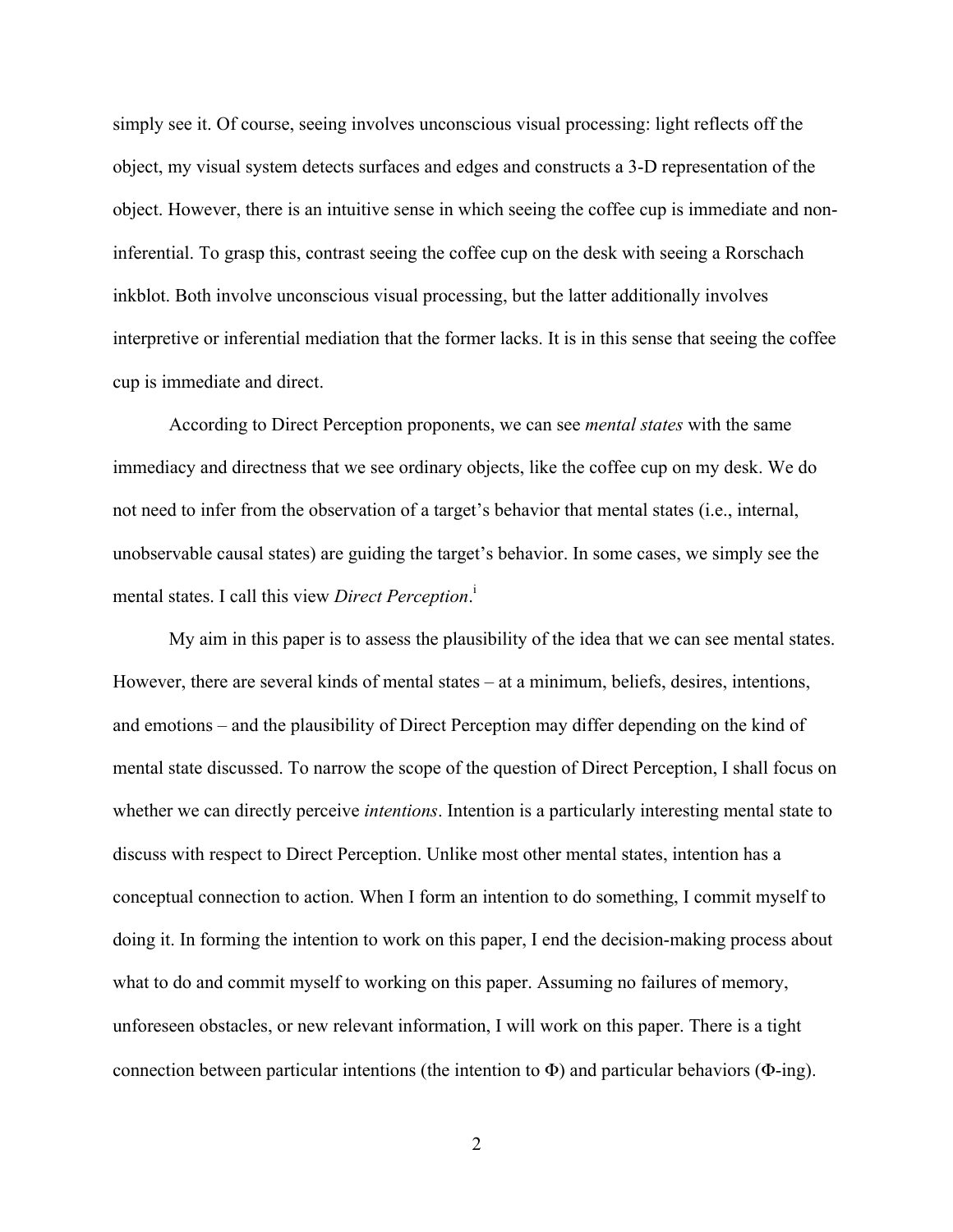I focus on intentions for three reasons. First, Direct Perception proponents explicitly claim that we can directly perceive others' intentions. Second, the conceptual connection between an intention and its associated behavior makes intentions a promising candidate for Direct Perception. The idea that we can perceive a mental state by perceiving behavior requires, at a minimum, a tight connection between the mental state and the associated behavior. For most kinds of mental states, this requirement is not satisfied. Beliefs, desires, and complex emotions, such as guilt and shame, are not associated reliably with any particular behaviors.<sup>ii</sup> However, it is part of the concept of intention that an intention to  $\Phi$  is correlated strongly with  $\Phi$ -ing. Hence, intentions are a plausible candidate, perhaps the most plausible candidate, for Direct Perception. Third, if Direct Perception proponents fail to establish that we can directly perceive intentions, this result casts doubt on the more general Direct Perception account. If Direct Perception is not true even in the case of intention, then it is unlikely to be true with respect to other mental states, such as belief and desire, which are in no way reliably connected to particular behaviors. Thus, intention presents a good test case for Direct Perception.

### **2. Direct Perception**

The Direct Perception accounts I consider come from three main camps: embodied cognition, extended cognition, and cognitive neuroscience.<sup>iii</sup> I shall briefly describe the basic argument for each account and detail the shared commitments of each of these accounts. Two points are worth making at the outset.

First, the views I canvass come from a diverse group of thinkers, and there is a danger that in lumping these views together the resulting account is one that no particular theorist holds.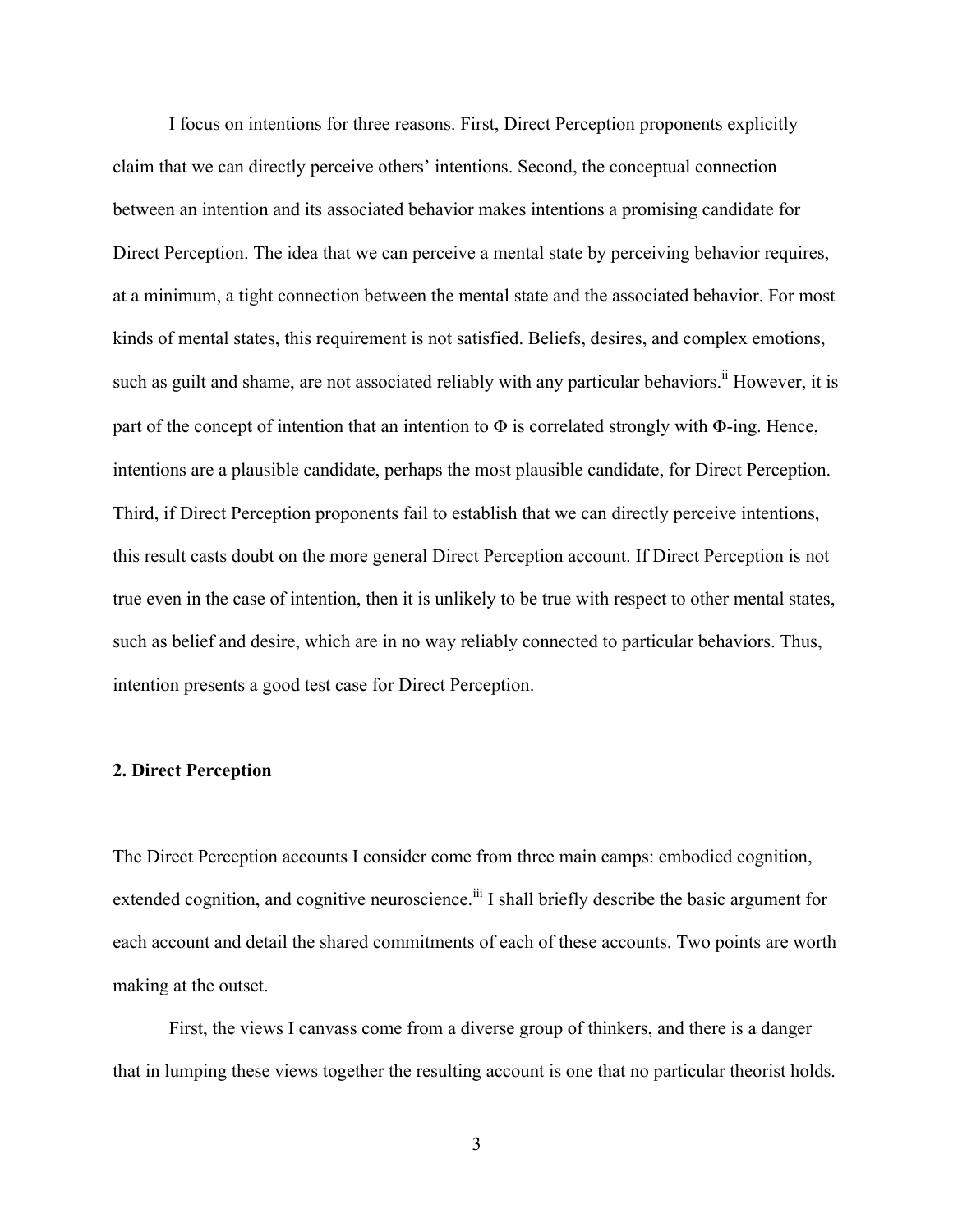I do not think that has happened here. In characterizing the view, I abstract away from the particular details and background theoretical commitments of each account and identify general principles shared amongst these various accounts. The general Direct Perception view that I describe is a simplified but fair representation of each account.

Second, in this section I shall make no evaluative judgments about the particular Direct Perception arguments I describe. Despite serious doubts about the details of many of these Direct Perception accounts, my aim is not to argue against them in a piecemeal fashion.<sup>iv</sup> I shall grant most of what they posit. In section 4, I argue that even if we grant the claims described in this section, the Direct Perception claim still is implausible.

## **2.1 Embodied Cognition**

Embodied cognition is a relatively new research program in cognitive science that challenges cognitivism . Cognitivism has been the dominant view in psychology and philosophy of mind since the 1950s. Briefly, cognitivism holds that our cognitive capacities should be understood in terms of computational procedures operating on symbolic, internal mental states, and thus cognitive science should be focused on studying these internal states and processes. Embodied cognition rejects this account of the mind. According to embodied cognition, cognitivism allegedly makes the mistake of emphasizing the view of the mind as something to be studied independently of the body and its environment. Embodied cognition holds that emphasis in cognitive science should be on how the body and the environment shape the mind.

This view about how to study the mind has implications for social cognition. Embodied accounts of social cognition aim to explicate how our embodiment shapes our knowledge of others, and in what this knowledge of others consists.<sup>V</sup> Shaun Gallagher and Daniel Hutto, two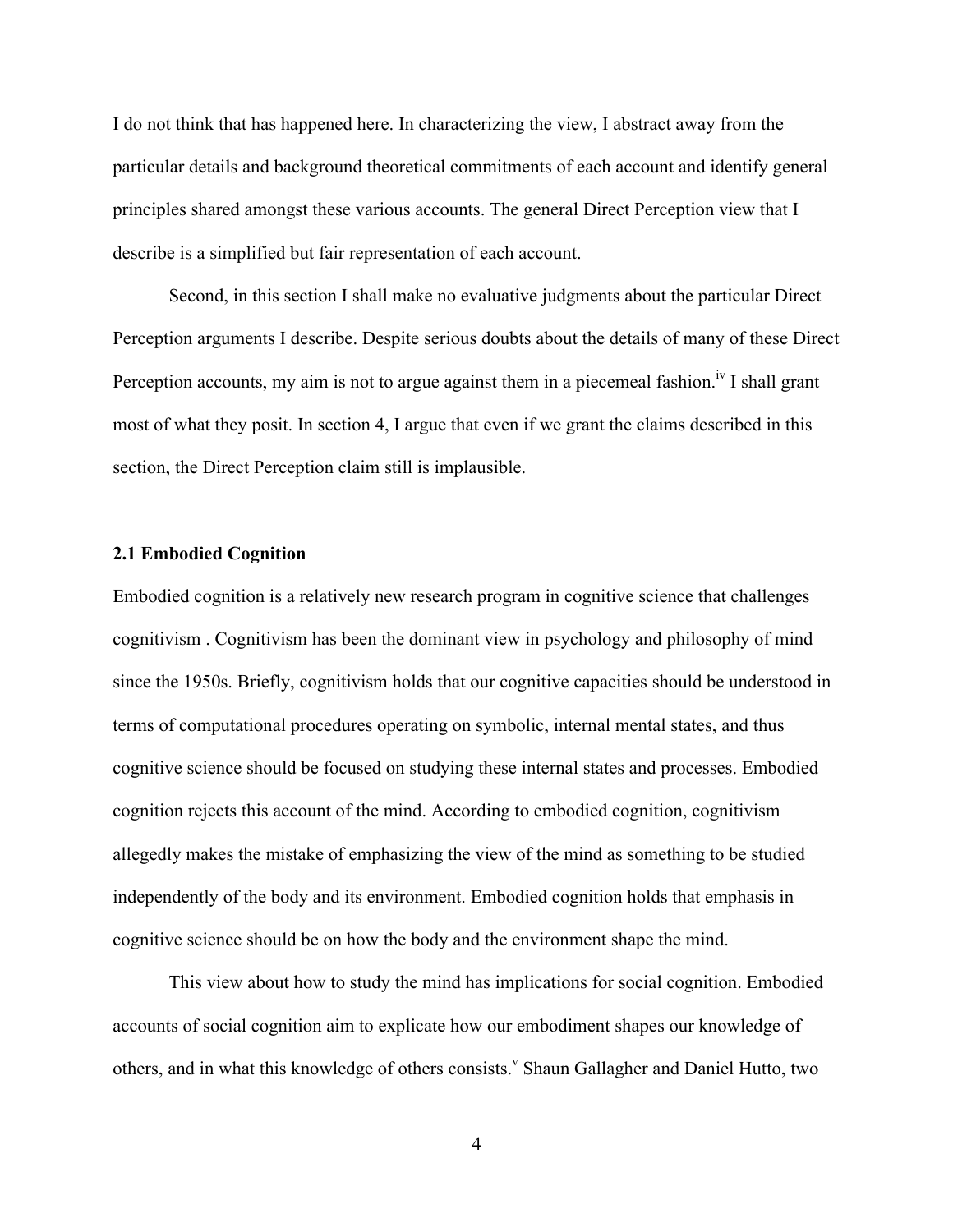prominent proponents of embodied social cognition, argue that intentions are not states of the mind, hidden away and inaccessible to observation. Rather, actions express intentions, and when I observe a target's expressive behavior I observe his intentions.

In most intersubjective situations, that is, in situations of social interaction, we have a direct perceptual understanding of another person's intentions because their intentions are explicitly expressed in their embodied actions and their expressive behaviors. This understanding does not require us to postulate or infer a belief or a desire hidden away in the other person's mind. What we might reflectively or abstractly call their belief or desire is expressed directly in their actions and behaviors.

Gallagher and Hutto's argument takes as its target two assumptions of traditional philosophy of mind: First, we start with the perception of *mere* movement. Second, in order to make the behavior meaningful, we theorize about the psychological states that could have caused it, or we draw an inference from ourselves to the other person in order to understand what the other is doing, feeling, or thinking. Gallagher and Hutto argue that both assumptions are mistaken. Others' behaviors are not initially meaningless to us. They are imbued automatically with meaning in our social interactions. We do not need to make an inference and attribute a mental state in order to ascertain that social meaning. Intentions are expressed in embodied actions, and in perceiving others' expressive embodied actions we directly perceive their intentions. For example, the intention to drink is expressed in grabbing a glass of water and bringing it to one's lips. According to this view, in perceiving the drinking behavior, we literally perceive the intention to drink.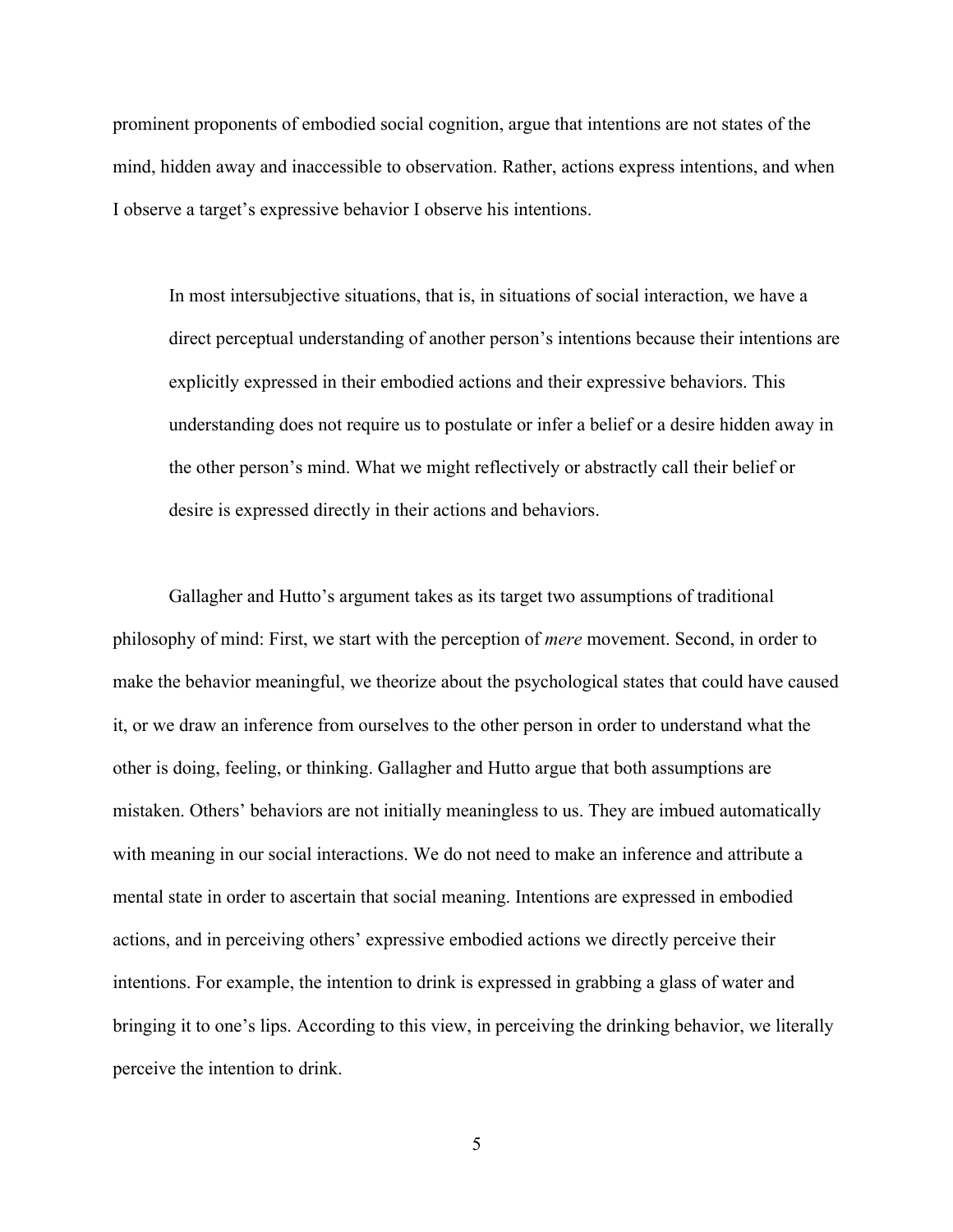## **2.2 Extended Cognition**

Extended cognition is the view that cognitive processes span the brain, body, and external world, and that cognitive states sometimes comprise parts of the external world. Some extended cognition theorists maintain that *intentions* span the brain, body, and external world. When we observe the external part of a target's intention, his behavior, we perceive proper parts of his intention. Joel Krueger and Søren Overgaard argue:

Taking 'expression' in a constitutive sense is the idea that certain bodily actions are expressive of mental phenomena in that they actually make up proper parts of some mental phenomena. In other words, some mental phenomena have a hybrid structure: they straddle internal (i.e., neural) and external (i.e. extra-neural, gross bodily) processes. When we perceive certain forms of behavior and expressive actions, we quite literally perceive aspects of some mental phenomena.<sup>vi</sup>

Krueger and Overgaard note that, 'intentions are very often embodied in expressive actions, ripe for perception.' In a more recent paper, Krueger further elaborates the Direct Perception claim. He explains, '[Direct Perception] claims that overt actions such as smiling, scowling, shaking one's fists, gesturing while speaking, counting on one's fingers, reaching for a beer, etc. give us direct perceptual access to other minds.'

The basic idea is that some mental states, including intention, have a hybrid internal/external structure. When we perceive the external parts of those mental states (the expressive behavior), we literally directly perceive constitutive, proper parts of the mental state.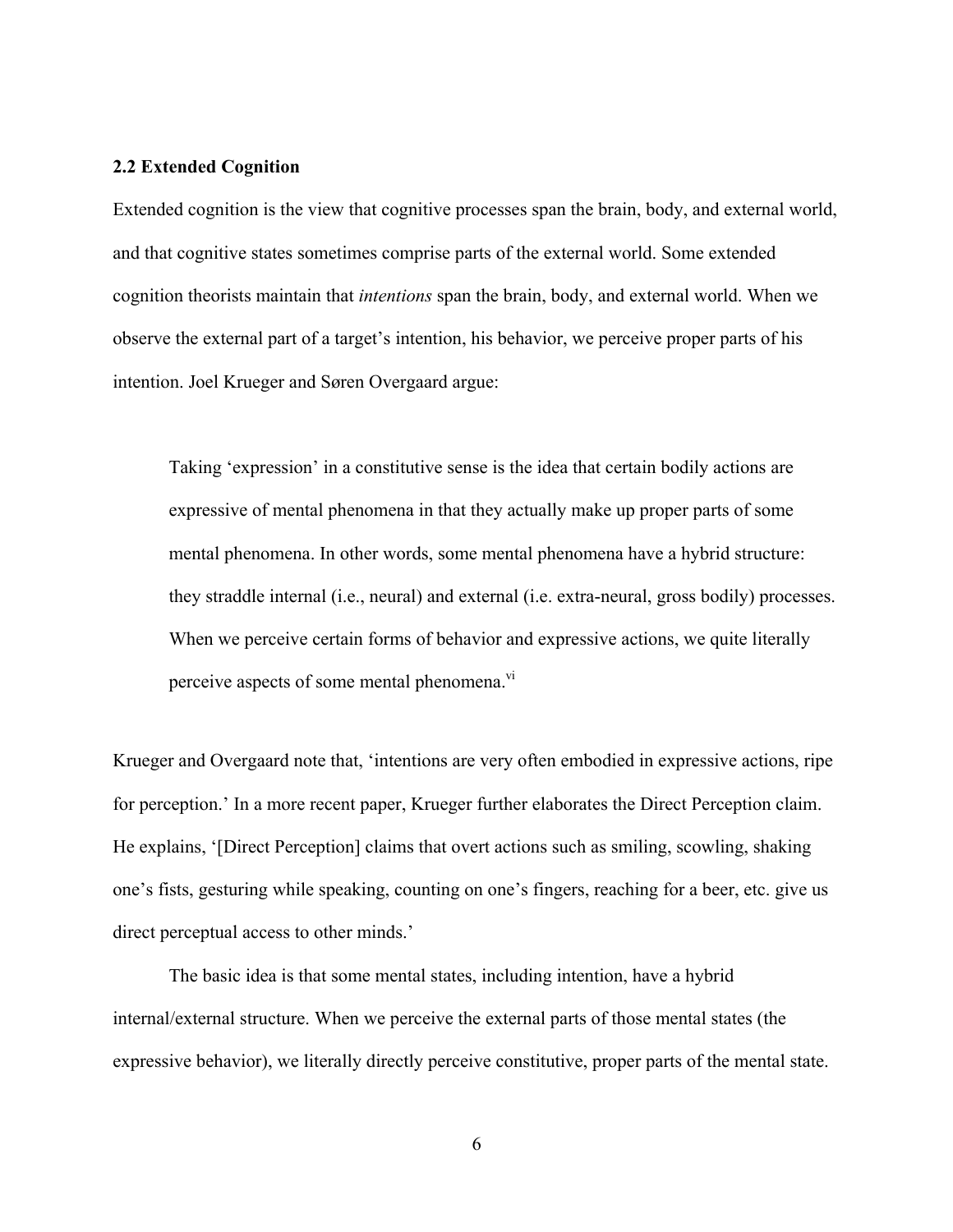#### **2.3 Cognitive Neuroscience**

In addition to arguments from embodied and extended cognition, theorists studying cognitive neuroscience argue that we can directly perceive others' intentions. These theorists argue that mirror neurons are the mechanism of the direct perception of intentions.

Mirror neurons are found in the premotor cortex and the posterior parietal cortex, regions involved in sensory guidance of movement and the production of planned movement. A subject's mirror neurons are involved in executing the subject's own intentions. What has caused so much intrigue about mirror neurons, however, is that these neurons fire during the execution *and* observation of actions. In other words, a group of neurons (partially) responsible for producing and guiding planned movements also activates while one is observing others' planned movements. It is argued that a subject's mirror neuron activation has two roles: it realizes certain kinds of intention in the subject, and it is the mechanism for perceiving a target's intentions. Thus, some theorists argue that mirror neurons are the neural basis for social cognition.

A number of theorists argue that mirror neurons are the mechanism of the direct perception of others' intentions. Vittorio Gallese offers the most well developed account of how mirror neuron mechanisms underlie our perception of others' mental states. According to that account, when a subject observes a target's actions, the activation of the subject's mirror neurons realizes a direct, experiential understanding of the target's intentions. In Gallese's terminology, mirror neuron activity realizes intentional attunement, a direct form of understanding others from within. Gallese argues that, 'The activation of the mirror neuron system is intrinsically constitutive of action and intention understanding, at least at the level of basic actions.'

Theorists draw on a number of empirical studies as evidence for mirror neurons' role in the direct perception of intentions. I shall describe just one of these experiments, as it is the most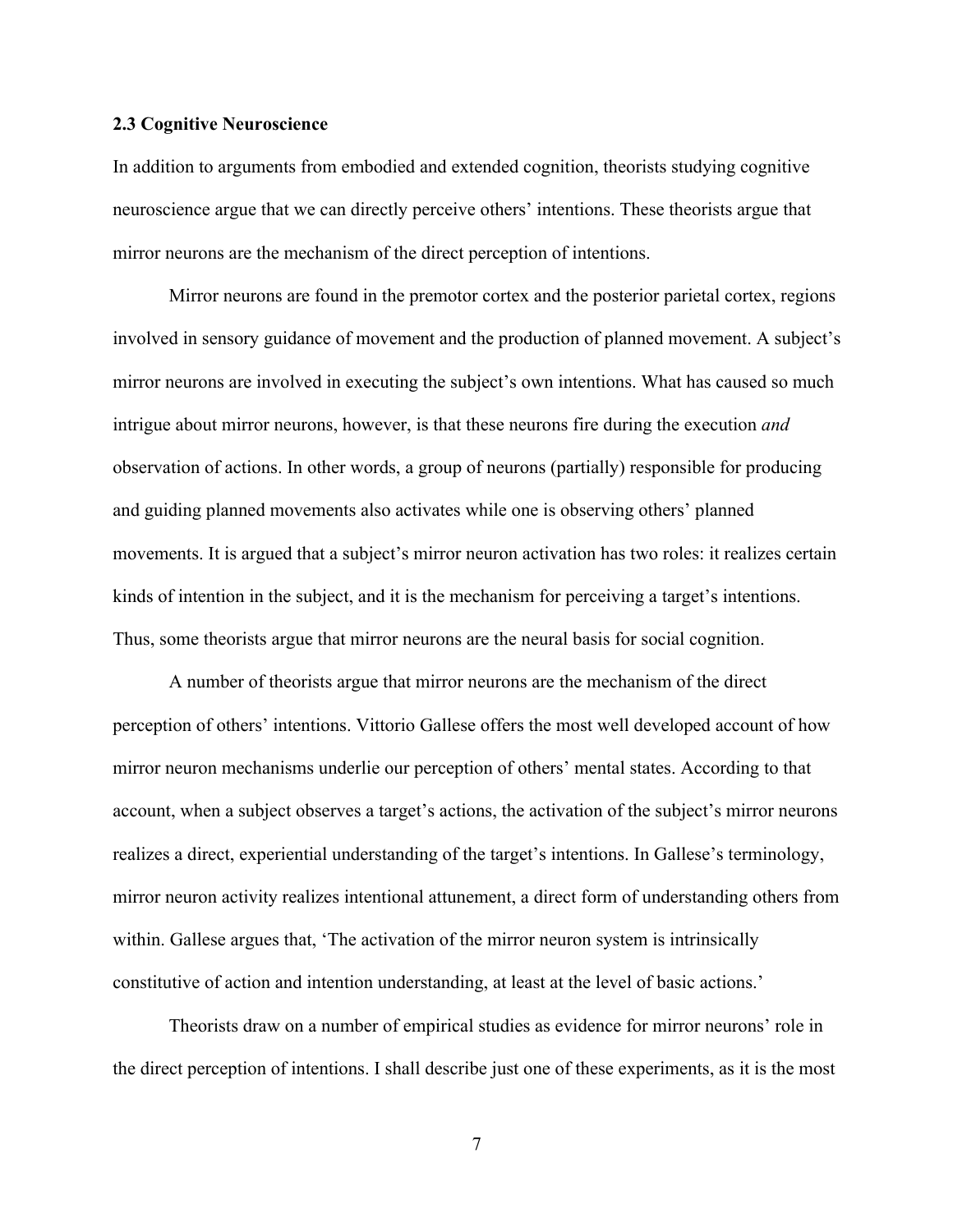frequently cited human mirror neuron experiment. The Tea Party experiment, as I will call it, is from a foundational study on motor mirror neurons in humans . Subjects observe 3-second videos of the following scenes: *context*, *action,* and *intention*. The *context* scene contains only objects, e.g., a teapot, a cup, a plate with cookies. The *action* scene portrays a hand grasping a cup without any contextual cues. The *intention* scene combines the *context* and *action* scenes, and subjects observe a hand grasping a cup in a scene with a teapot, a plate, cookies, etc.

The researchers found no mirror neuron activation while subjects observed the *context* scene, which is not surprising as there is no behavior to observe. They found some mirror neuron activation during the observation of the *action* scene, which is also not surprising, because we would expect mirror neurons to activate during the observation of a motoric behavior. The strongest activation occurred during the observation of the *intention* scene. This, they argue, is evidence that mirror neurons encode intentions.

The authors of the study hypothesize that if mirror neurons are sensitive only to the *visual* properties of the observed grasping action, activity in the mirror neuron areas should be equivalent while observing the *action* and *intention* scenes because the visual properties of the hand movement are the same in both scenes. If mirror neurons code the *intentions* associated with the observed action, thus predicting the actions that would follow the observed one, activity in the mirror neuron areas should be different between the *action* and *intention* scenes. And indeed there is higher activation for the *intention* scene than the *action* scene. The higher activation in the *intention* scene is due to the additional activation of so-called logically related mirror neurons, a subset of mirror neurons that fires in anticipation of the likely next behavior in a behavioral sequence. Thus, while observing the *intention* scene, logically related mirror neurons fire in anticipation of drinking. These theorists take the additional activation during the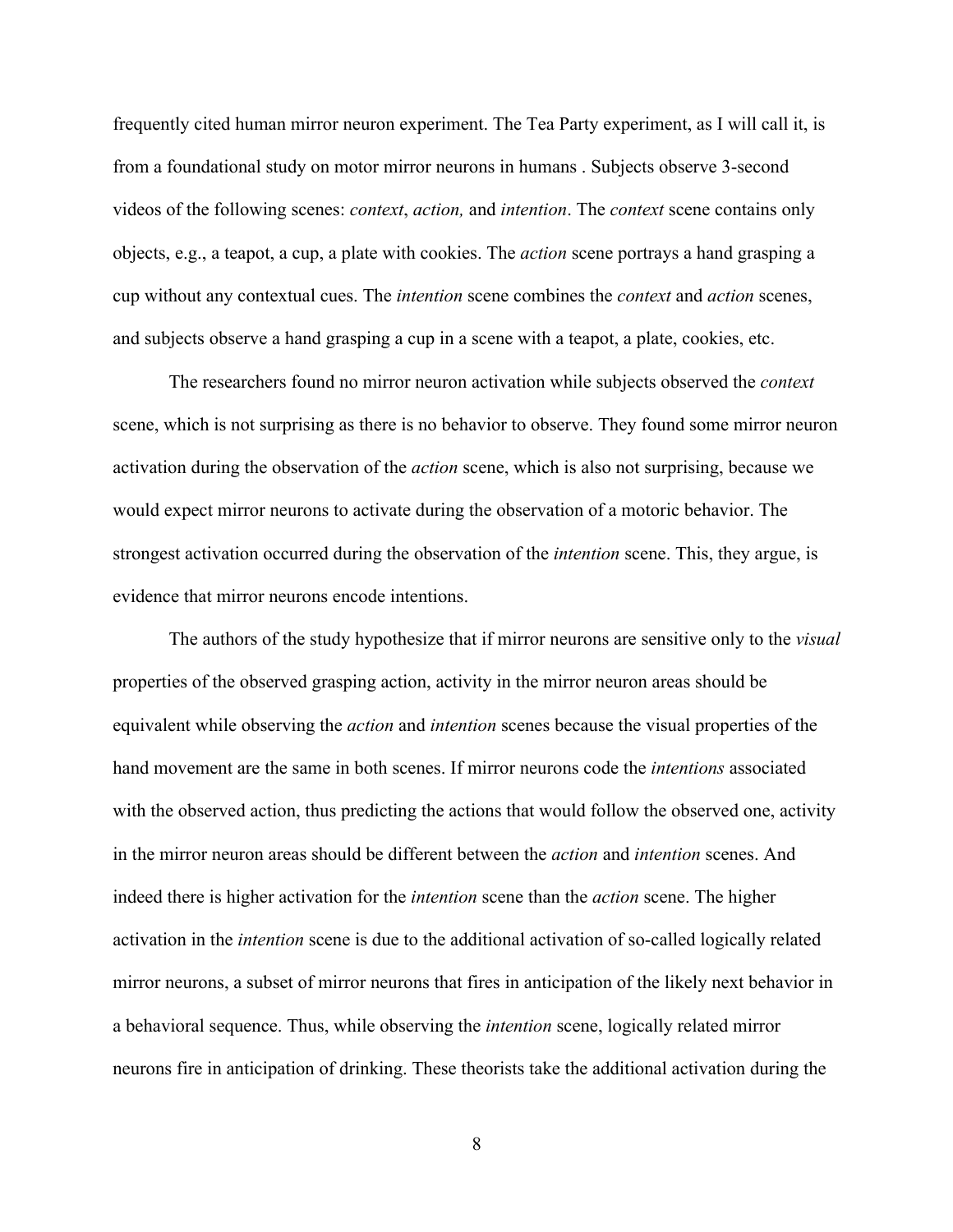*intention* scene as evidence that logically related mirror neurons code the intentions associated with observed actions.

In addition, half of the participants in this study were instructed to pay attention to the intention displayed by the behavior they were observing, while the other half were not told anything about intentions. The researchers found no difference in mirror neuron activation between the participants in each group, and in the debriefing session all participants were able to accurately report the intentions associated with each version of the *intention* scene. The authors of the study argue that this suggests that we associate intentions with actions automatically via the activation of mirror neurons.<sup>vii</sup>

#### **2.4 Commitments of Direct Perception**

The accounts of Direct Perception I have described come from a heterogeneous group of thinkers who may have little else in common. Although the specific details and arguments for each account differ, the accounts converge on several commitments. In this section, I describe these shared commitments.

First, one important motivation for Direct Perception in all these cases is a rejection of a Cartesian-style asymmetry between understanding others' mental states and understanding our own mental states. Descartes, among others, argues that we have immediate, privileged access to our own minds, but our access to other minds is indirect and epistemically less secure. Knowledge of other minds requires inferential mediation, which leaves open the possibility of massive error about other minds.

The Direct Perception argument against this Cartesian idea does not deny that there is some asymmetry between how we know our own minds and how we know other minds.<sup>viii</sup> In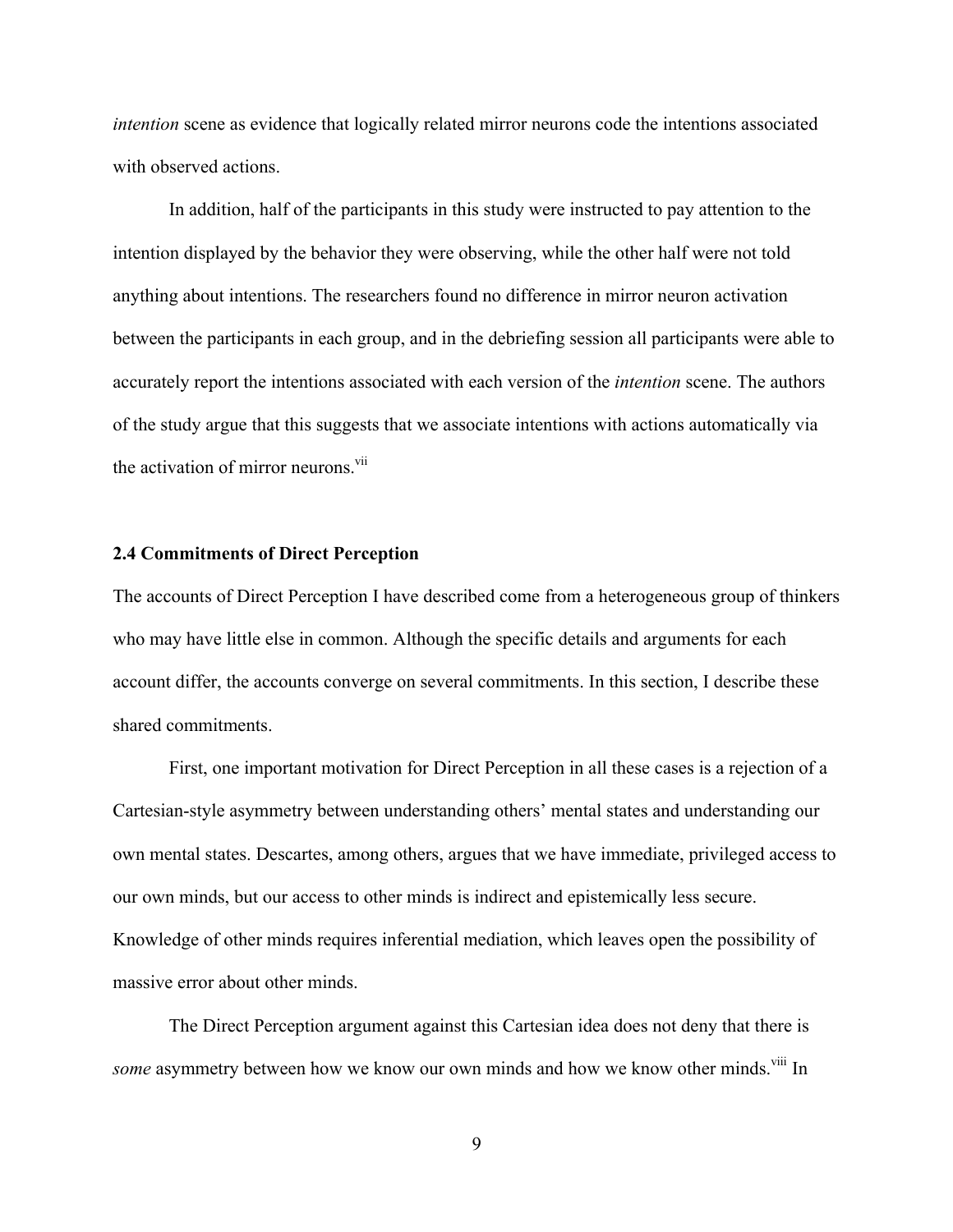general, we have much more information about our own mental states than we do about others', we are more authoritative about our own mental states than about others', and we access our own mental states (but not others') through introspection. Nevertheless, Direct Perception denies that the first- and third-person cases are *fundamentally* different in a way that gives rise to the Problem of Other Minds. It holds that we have direct access to our own mental states and to others' mental states, as well.<sup>ix</sup> As a result, the Problem of Other Minds is shown to be a false problem.

Second, these accounts hold that in ordinary social interactions our knowledge of others' intentions is phenomenologically immediate. It seems that we simply *see* others' intentions in their behavior. A careful study of the phenomenology of social interactions reveals no experience of inferring or calculating what another's intention might be. We simply see your hand movement *as* reaching for a piece of cake to eat, or your fumbling around in your purse *as*  searching for your keys. $x^x$ 

Third, each of these accounts holds that we have non-inferential access to others' intentions. The claim is that understanding a target's intention does not require making an analogical, causal, or abductive inference about the meaning of the behavior or what the target's intentions could be to have caused the observed behavior. Instead, we can know her intention just by observing her behavior. $\frac{x^2}{x}$ 

Although Direct Perception theorists do not offer the following analogy, I think it accurately captures what they have in mind. When I hear someone clearly and audibly speaking English, I do not perceive the sounds and then make an inference from those sounds to the words and sentences they express.<sup>xii</sup> In normal cases, in perceiving the sounds, I directly perceive the meaning of the sounds. The same allegedly applies to intentions. In ordinary cases of social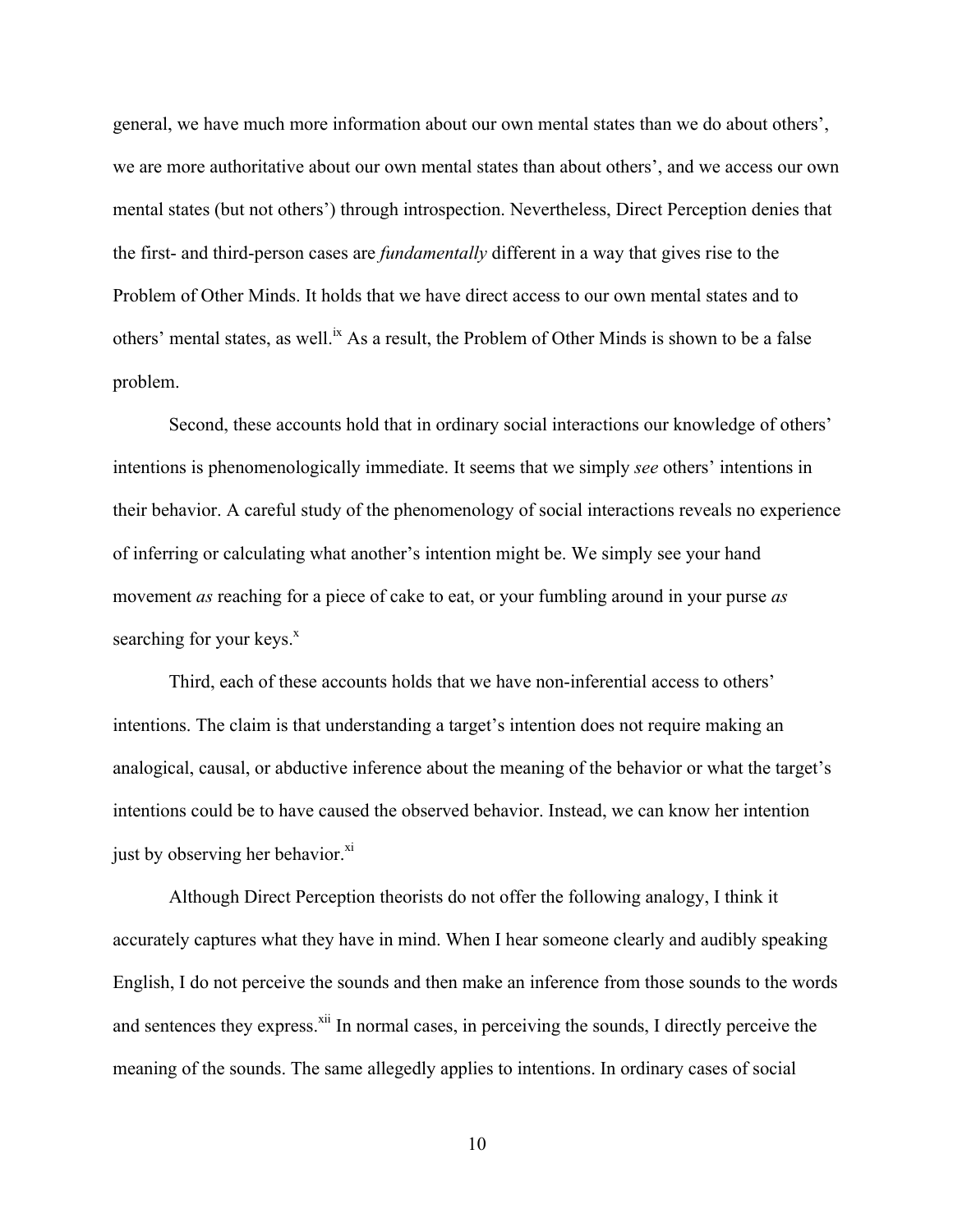interaction, I do not perceive the behavior and make an inference to the intention the behavior expresses. In perceiving the behavior, I simply perceive the intention.

Direct Perception proponents do not provide an account of what an inference is, when an inference is required, and when it is not. They simply deny that in ordinary interactions knowing a target's intention requires an inference from behavior to a mental state. Given the second and third commitments, that our knowledge of others' intentions is phenomenologically immediate and non-inferential, one could be misled into thinking that Direct Perception proponents are assuming that all inferences are *conscious*. However, the second and third commitments are distinct.<sup>xiii</sup> The second commitment concerns our conscious experience, and the third commitment concerns both our conscious and non-conscious experiences. To avoid this misunderstanding, I propose the following clarification of the third commitment: Understanding a target's intention does not require a conscious or subconscious inference from behavior to mental state.

This does not exactly settle the matter of when an inference is required and when it is not. Dan Zahavi offers some help in clarifying when inferential mediation is *not* required. Some philosophers have reasoned that because social understanding depends on background context, social understanding is inferentially mediated. That is, in order to understand a target's mental state, we have to take into account and make assumptions about background context. This may suggest that understanding others' mental states involves inferring a mental state from the background information, context cues, and current behavior. Zahavi argues that this is a mistake. Direct Perception need not deny that knowledge of others' mental states relies on contextual cues. He argues that it is perfectly consistent with Direct Perception to acknowledge that social understanding is influenced and enhanced by background knowledge, context cues, and past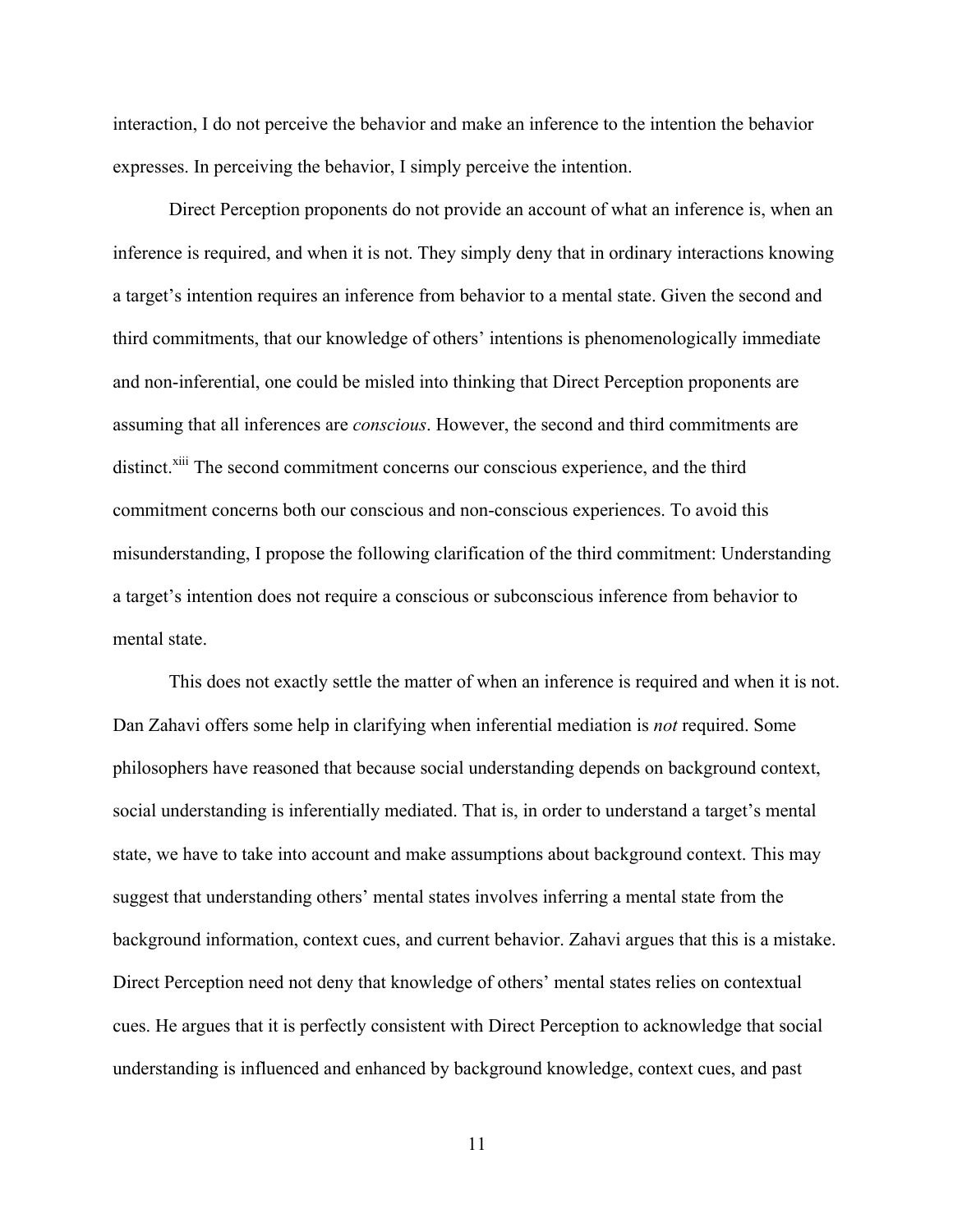experiences. Perception of an ordinary object, like the coffee cup on my desk, depends on background knowledge and context cues, but, it is argued, perception of ordinary objects is not inferential. Thus, Zahavi claims, inference is *not* required in virtue of the fact that understanding a target's intention relies on background information and context cues.

Moreover, the fact that social understanding involves complex neural processing and multiple other cognitive processes (e.g., memory and perception) does not imply that social understanding requires inferential mediation. Perception of ordinary objects involves complex neural processing, but, according to Direct Perception, perceiving ordinary objects does not involve inference. Under normal conditions, we simply see the objects in the world. Language processing involves multiple other cognitive processes as well, but we do not have to infer what the sounds mean. We simply hear the sounds as meaningful language.

Social understanding involves multiple other cognitive processes, is neurally and computationally complex, and depends on background knowledge and contextual cues. All of this may be true, Zahavi argues, but none of it implies that social perception involves inference. This suggests that Direct Perception proponents are employing a narrow construal of what counts as an inference.

The fourth shared commitment of Direct Perception is that intentions have internal and external proper parts. This idea is an explicit commitment of extended cognition, and it is a tacit in the embodied cognition claim that behavior constitutively expresses intentions. Moreover, it is implied by the idea that mirror neurons realize intentions. Recall that the claim is that mirror neurons play two roles in this account: mirror neurons realize a subject's intentions, and mirror neurons are the mechanism for directly perceiving a target's intentions. It is the former claim that is relevant here. Mirror neurons are involved in the planning and production of actions. An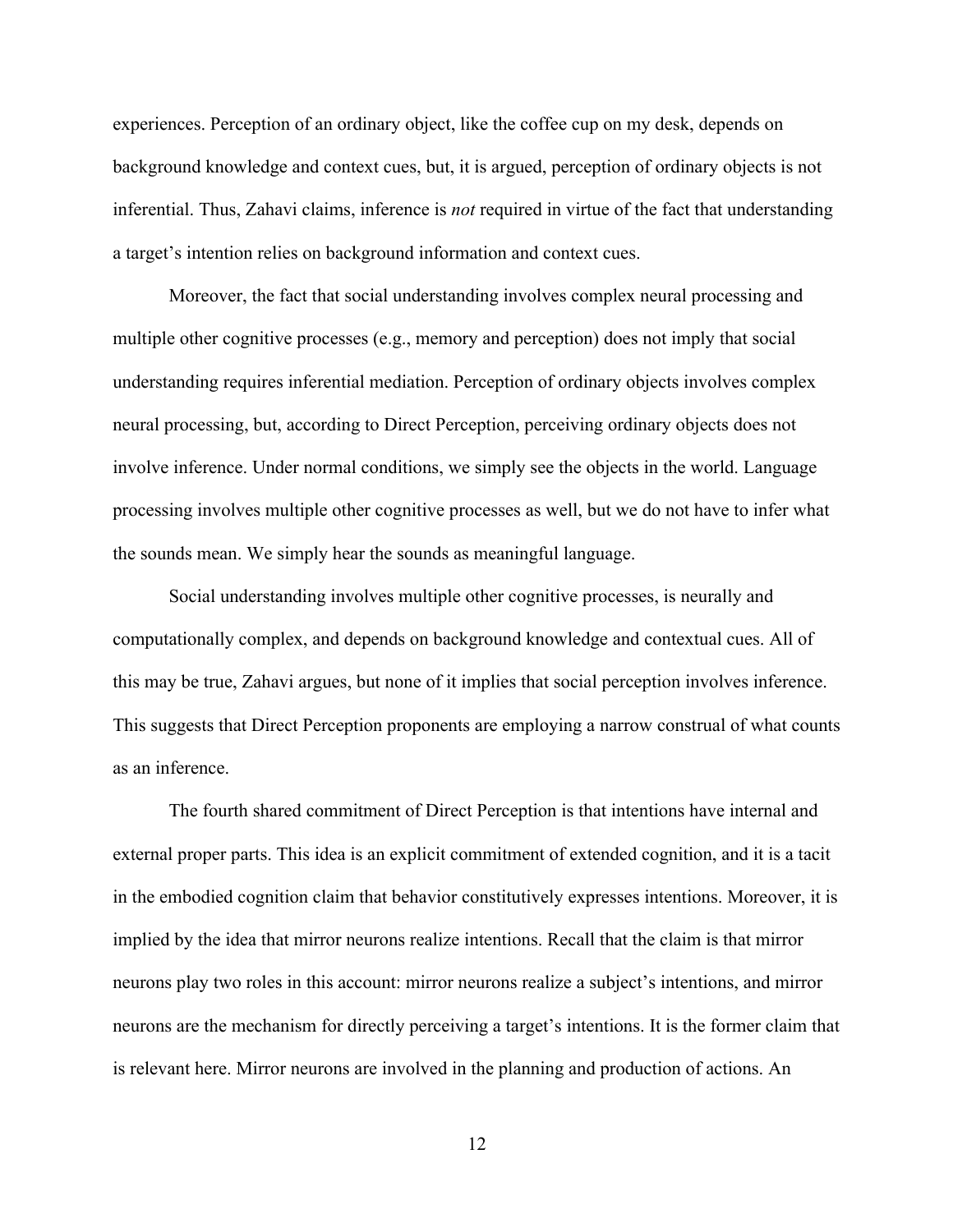agent's intentions are implemented through the activation of motor mirror neurons, which bring about behavior that is constitutive of the intention. The mirror neuron activation is the internal part, and the behavior that is realized from the mirror neuron activation is the external part. Hence, the hybrid character of intentions is implicit in the idea that mirror neurons realize intentions.

The fifth and final shared commitment is that mirror neurons are the mechanism of the direct perception of others' intentions. This is the second (and more controversial) role for mirror neurons in Direct Perception. Both cognitive neuroscientists and embodied cognition theorists explicitly endorse this idea . Extended cognition theorists endorse this claim, as well. For example, Andy Clark claims that mirror neurons play an important role in understanding gestures. Gestures, he argues, are constitutive physical elements of a communicative cognitive process. Clark affirms the idea that we understand others' gestures and, thus, the communicative intentions they express through the activation of mirror neurons. Xiv xv

Proponents of Direct Perception from various fields have converged on a similar cluster of claims regarding our access to other minds. Although it is plausible that adherents of each account endorse, either explicitly or implicitly, each commitment, we do not need such a strong claim. For our purpose, it is sufficient to show that proponents of these accounts have converged on a similar set of commitments. Below is a summary of this shared cluster of commitments. In the rest of the paper, I shall refer to the collection of these commitments as *the* Direct Perception account.<sup>xvi</sup>

- Symmetry between first-person and third-person mindreading
- Phenomenological immediacy of intention understanding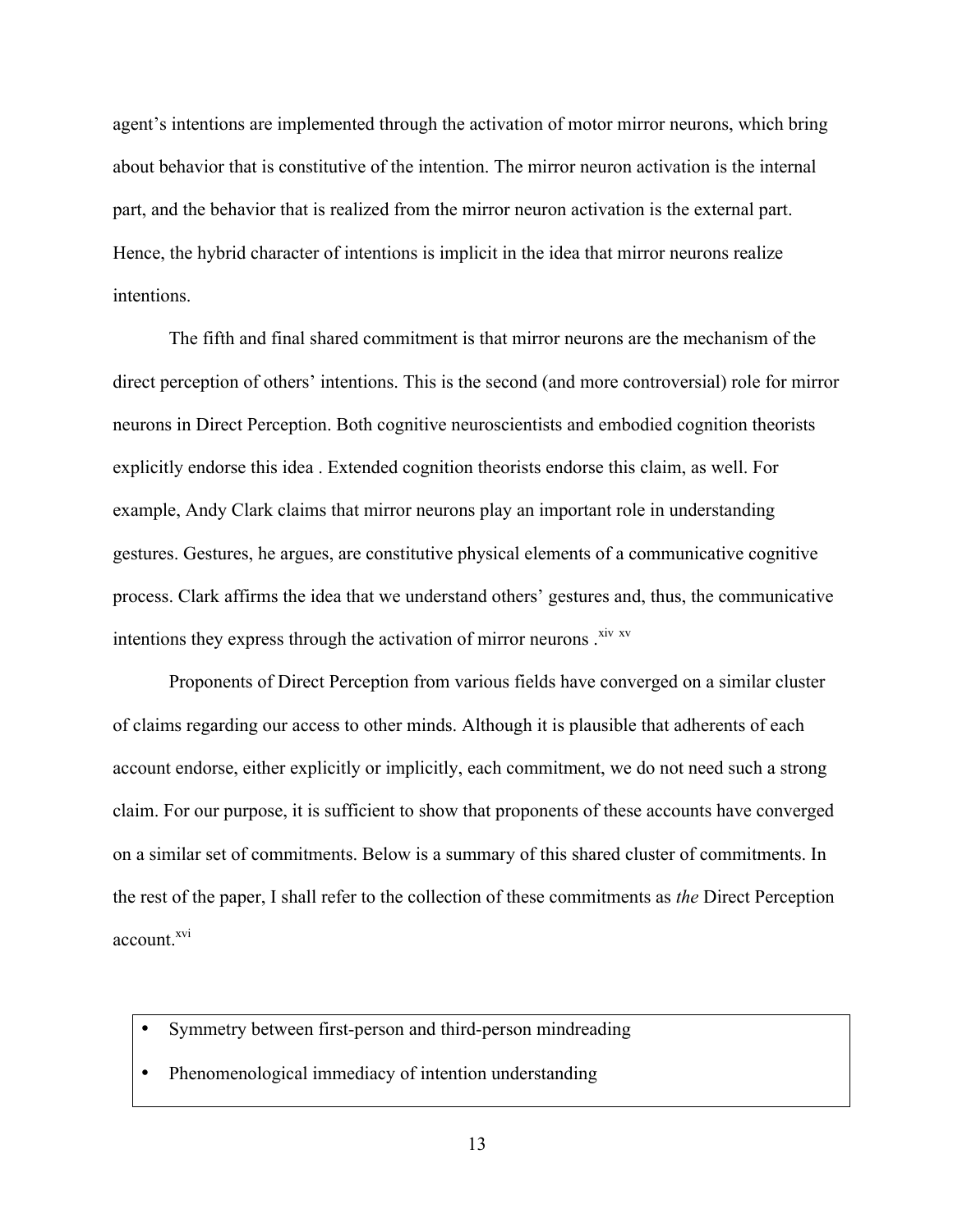- Non-inferential access to others' intentions
- Intentions have internal and external proper parts
- Mirror neuron activation is the mechanism for the direct perception of intentions

## **3. Intentions**

Direct Perception holds that we can see others' mental states. I am considering whether we can see others' *intentions.* Intention is a good test case for Direct Perception because it is one of the most plausible candidates for Direct Perception, several Direct Perception proponents explicitly say that we can directly perceive intentions, and if Direct Perception is not true even in the case of intention it is unlikely to be true in the case of other mental states, such as belief and desire, which are not reliably associated with particular behaviors. Thus, the question we face is whether we can see intentions.

Intentions come in three varieties: future-directed intentions, present intentions, and motor intentions.<sup>xvii</sup> Direct Perception proponents do not specify exactly which kind of intention we allegedly are able to see. The evaluation of Direct Perception depends on which kind of intention is the target of Direct Perception, so in this section I shall offer a brief overview of the three varieties of intention.

A future-directed intention – e.g., the intention to call my dad on his birthday – is formed by making an explicit, conscious decision to perform action A. A future-directed intention is subject to certain rationality constraints. For example, the intention should be internally and externally consistent. That is, the various parts of the plan ought to be mutually consistent, and the intention must be compatible with what the agent believes about the world. Moreover, the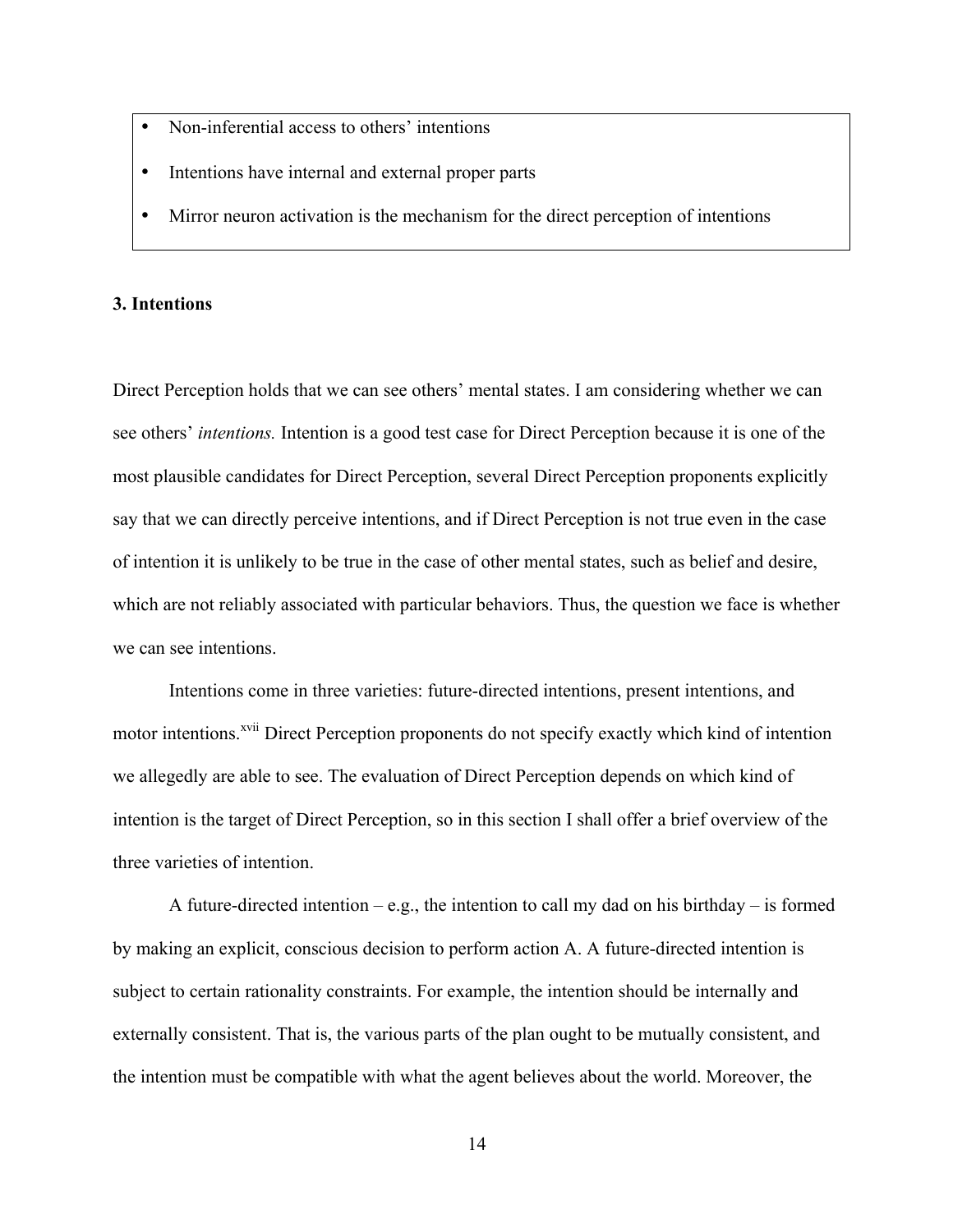future-directed intention should be in accordance with the agent's goals. The specific situational and temporal details of how one will carry out the future-directed intention are left indeterminate at this stage of the action plan. In forming the future-directed intention to call my dad on his birthday, my plan does not include information about whether I will be standing or sitting, calling from home or my office, calling in the morning or the evening, etc. I can have a futuredirected intention to A without any outward behavioral signs indicating my intention to A. Formation of the future-directed intention terminates the decision-making process about *what* to do and initiates practical reasoning about the means of achieving A.

A present intention  $-e.g.,$  the intention to call my dad here, now, on this phone – inherits the general action plan from the future-directed intention and makes that plan more specific. Although in both cases the content of the intention is intentional, the content of a future-directed intention is conceptual and descriptive whereas the content of a present intention is indexical and perceptual. Present intentions specify the means of achieving A, and the temporal and locational details of the action plan. Like future-directed intentions, present intentions are subject to conscious rational control. The agent exhibits rational control over present intentions by keeping track of one's way of accomplishing an action and adjusting what one is doing to maximize one's chances of success, and by controlling the side effects of accomplishing one's action. If the side effects of accomplishing your action are negative, the rational thing to do is change the way of achieving your action or abandon the action altogether. The precise implementational details of the action plan are left indeterminate at this stage. For example, the plan does not specify whether I will dial my dad's cellphone or home number, whether I will use iPhone's Siri to dial or simply press the numbers manually, etc.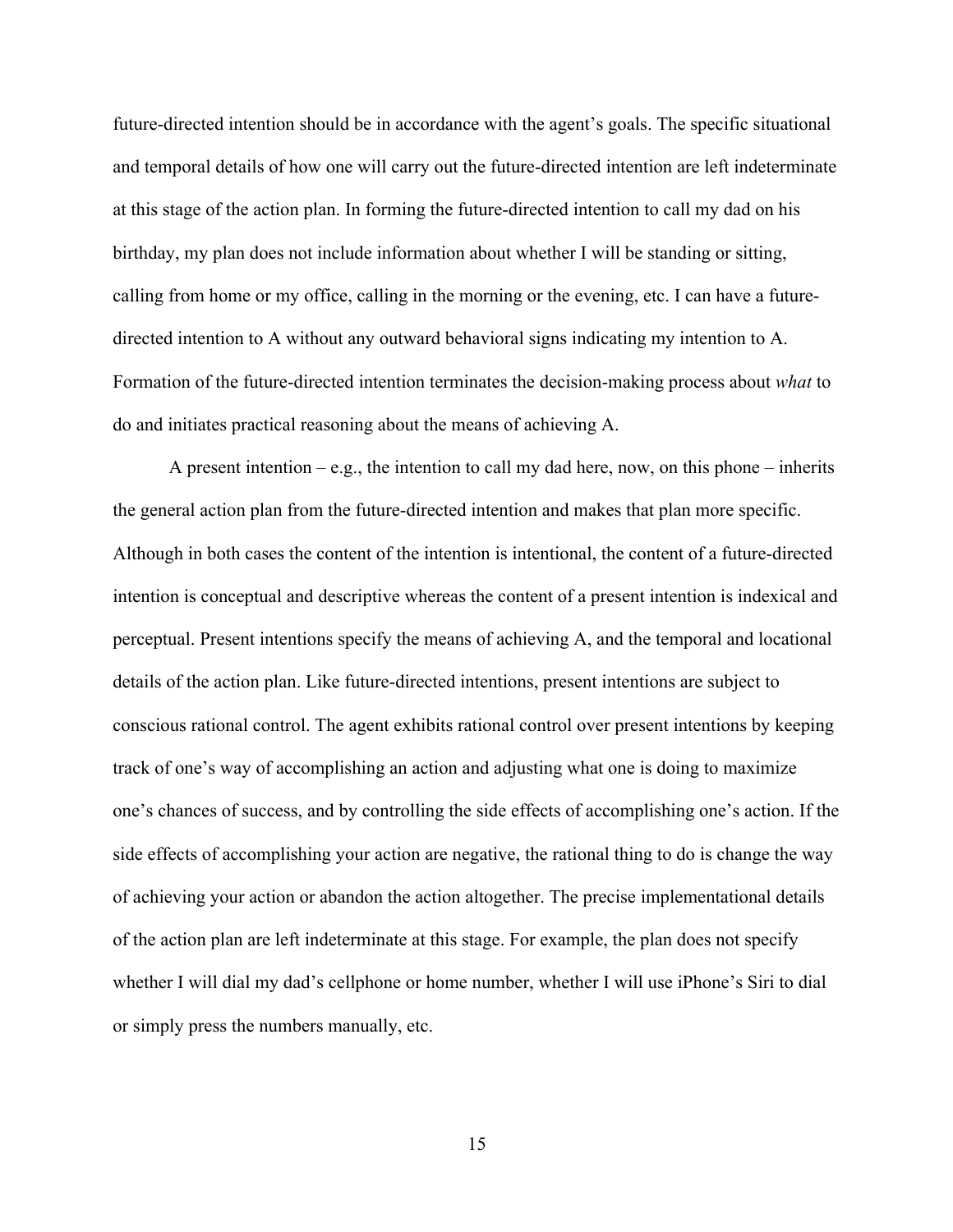A motor intention – e.g., the intention to move my finger in such-and-such a way – implements the action plan inherited from the present intention.<sup>xviii</sup> Motor intentions realize the intentional movement aimed at accomplishing the action. Motor intentions have lower-level guidance and control functions. That is, they have the function of (non-consciously) guiding and monitoring the action through inverse and forward models, and the function of controlling the implementation of the action, e.g., precision and smoothness of execution. Motor intentions are modular in that they are informationally encapsulated and domain specific. There is limited cognitive penetrability of motor intentions, and thus, unlike future-directed and present intentions, motor intentions are not subject to rationality constraints. The content of motor intentions is sensorimotor rather than conceptual and descriptive or indexical and perceptual.

The three kinds of intention differ in at least the following four ways: functional role, content, specification of action plan, and whether and how they are subject to rationality constraints. For a particular action, there may be temporal overlap amongst the kinds of intention, especially for present and motor intentions. In addition, not every action requires all three kinds of intention. Spontaneous actions admit of no real distinction between future-directed and present intentions, and habitual actions may require no future-directed or present intention at all. Nevertheless, these three kinds of intention play important roles in our actions.<sup>xix</sup>

#### **4. Dilemma**

Now that we have all the relevant background information we can return to the issue of Direct Perception. Which kind of intention are we allegedly able to directly perceive? Direct Perception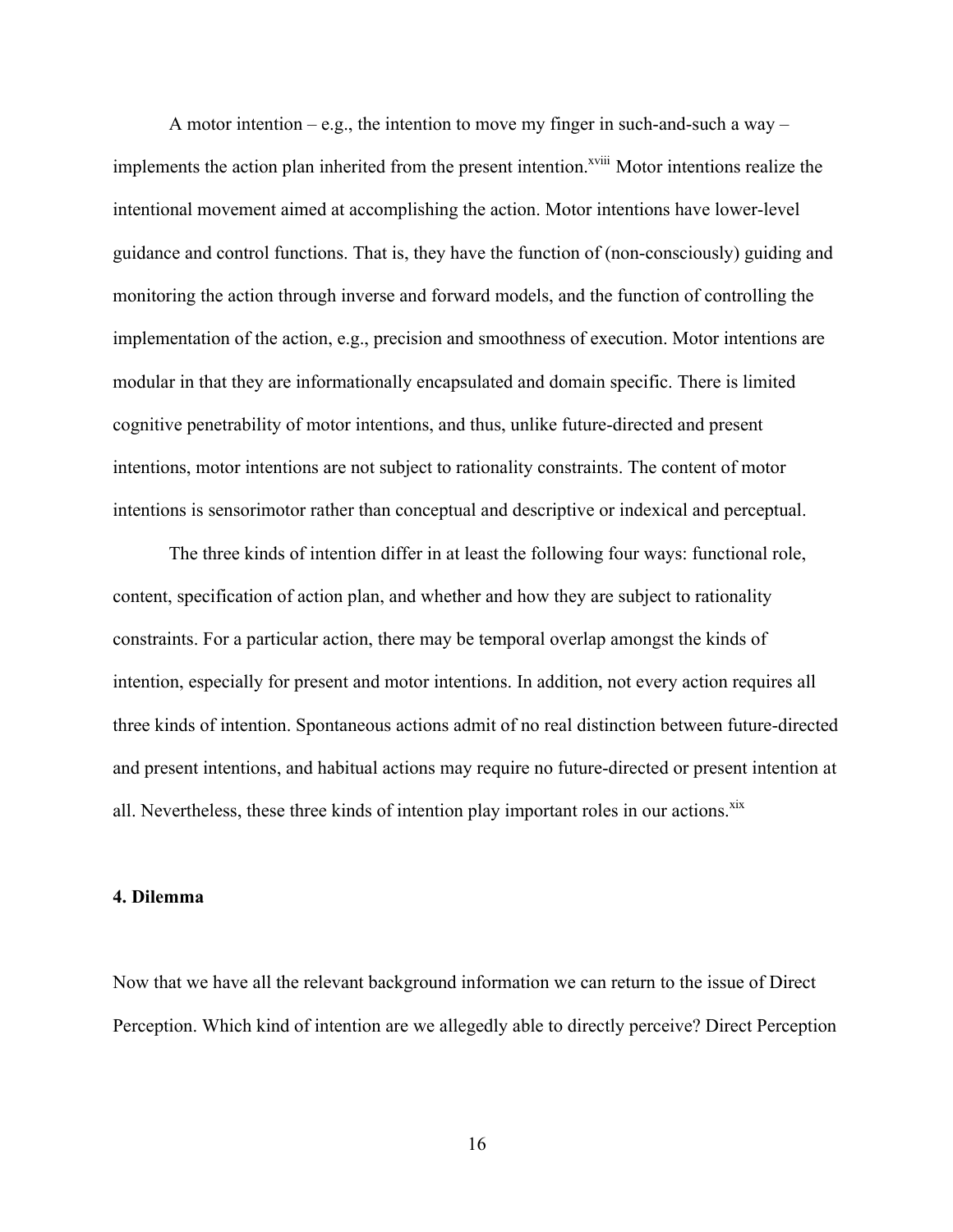proponents do not specify this, so we have to figure out which kind of intention fits best in the account.

It seems that motor intentions are the best candidate, for they uniquely satisfy the commitments of Direct Perception. Motor intentions have a hybrid structure that straddles internal (neural) and external (extra-neural, gross bodily) processes. When one has a motor intention, internal neural processing realizes external motor behavior. The appeals to mirror neurons as the mechanism of the direct perception of intention further indicates motor intention, as mirror neurons activate in response to low-level aspects of motoric behaviors.<sup>xx</sup> If mirror neurons are the mechanism of the direct perception of *motor* intentions, this makes sense of the phenomenological immediacy claim. Mirror neuron activation is automatic; it requires no conscious, phenomenologically salient deliberation about the goal directedness of the behavior. Moreover, this suggests that perceiving the external expression of others' *motor* intentions is not inferentially mediated. We simply see other's movements as goal-directed, e.g., as grabbing, pushing, or pulling.

If there is a form of intention that satisfies the commitments of Direct Perception, it is motor intentions. The idea is that by perceiving a proper part of a motor intention (the externallyexpressed behavior), we literally directly perceive the motor intention. For example, in perceiving your hand movements, I directly perceive your motor intention to grasp an object. Thus, I argue that the most charitable interpretation of the idea that we can see intentions is that we can see *motor* intentions.

Present intentions seem to be the *wrong* target for Direct Perception, for they do not satisfy the shared commitments described above. Present intentions may be phenomenologically immediate, but they need not be. Similarly, present intentions may be accompanied by externally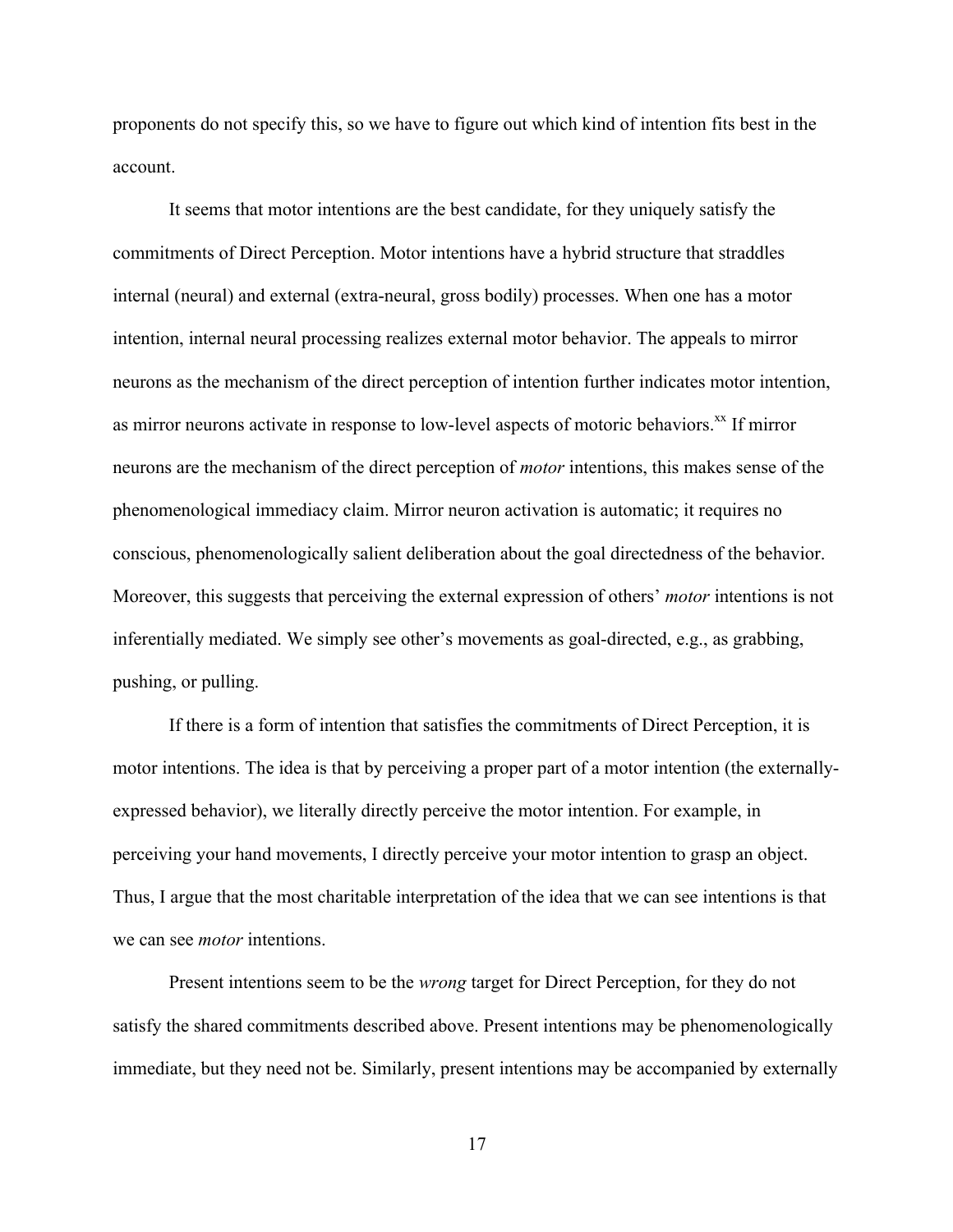observable behavior aimed at realizing those intentions, but they need not be. My behavior may not make evident that I have the present intention to call my dad right now. If am prevented from enacting this intention by external obstacles (e.g., my phone is missing) or internal obstacles (e.g., I get distracted and forget what I was doing, or I have an akratic disposition), there will be no external behavior realizing my present intention to call my dad. I can have the sincere present intention to call my dad now without engaging in *any* externally observable behavior, which indicates that present intentions do not have *external* proper parts. Moreover, access to a target's present intentions is inferentially mediated. Suppose you know that today is my dad's birthday, that I am pretty reliable about calling my family members on their birthdays, and you see me reach for my phone. It is not obvious from the background context and my behavior that I intend to call my dad right now. There are a number of other plausible present intentions that I may be acting on. Knowing that I am acting on a particular present intention, to call my dad, requires an inference. Finally, it is not clear how mirror neurons could be the mechanism for perceiving present intentions. This would require an as-yet undeveloped account of how mirror neurons detect or are somehow sensitive to mental states that need not be associated with any outward behavior. We know how mirror neurons detect motor intentions. Based on the kinematics of, say, a hand movement (i.e., the position of the hand relative to an object, the angle and speed of the hand movement, and the sensory properties of the object), mirror neurons activate in anticipation of the most likely next motor movement in the behavioral sequence. It is hard to see how a story like this could be told for present intentions, such as the intention to call my dad. Thus, present intentions are the wrong target for Direct Perception because they do not satisfy the commitments of the view.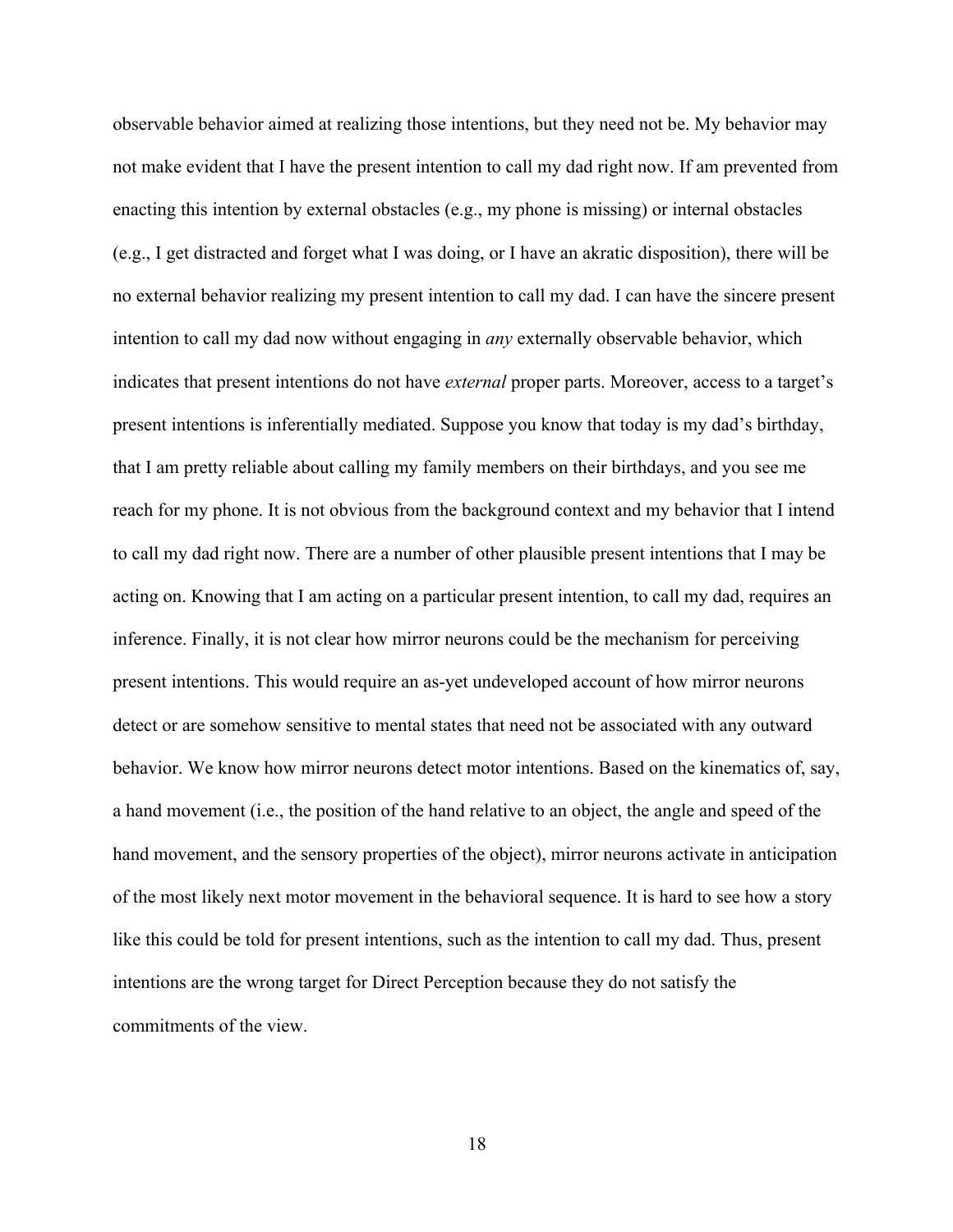Future-directed intentions are a poor candidate for Direct Perception, as well. It is not at all clear how one literally could observe a future-directed intention. Future-direct intentions – explicit, conscious, rationally constrained decisions to perform some action – are not the sort of thing one can perceive. A target may announce his future-directed intention, but surely that is not what Direct Perception theorists have in mind. One may infer that a target has a particular futuredirected intention, but one cannot literally perceive the future-directed intention. Furthermore, future-directed intentions do not satisfy the commitments of Direct Perception. Access to others' future-directed intentions often is *not* phenomenologically immediate. Our knowledge of others' future-directed intentions always is inferentially mediated. Future-directed intentions do not have external proper parts, and clearly mirror neurons could not be the mechanism of the direct perception of future-directed intentions.

Given that motor intentions obviously satisfy the commitments of Direct Perception whereas present and future-directed intentions do not, motor intentions seem like the best candidate for Direct Perception. We directly perceive the constitutive behavioral expression of a motor intention. But if this is what Direct Perception amounts to, the view is not *that* radical. Our perception of the expression of others' motor intentions is phenomenologically immediate and non-inferentially mediated. We automatically perceive some behavior as, for example, grasping, pushing, or pulling. This idea is compatible with the claim that much of our ordinary social understanding involves inferring others' present and future-directed intentions.

Direct Perception proponents face the following dilemma. Either the target of Direct Perception is motor intentions, or it is some other kind of intention. On the one hand, if the target is motor intentions, then the view is not very controversial. Essentially, the claim that we directly perceive motor intentions amounts to the idea that from the perception of current motor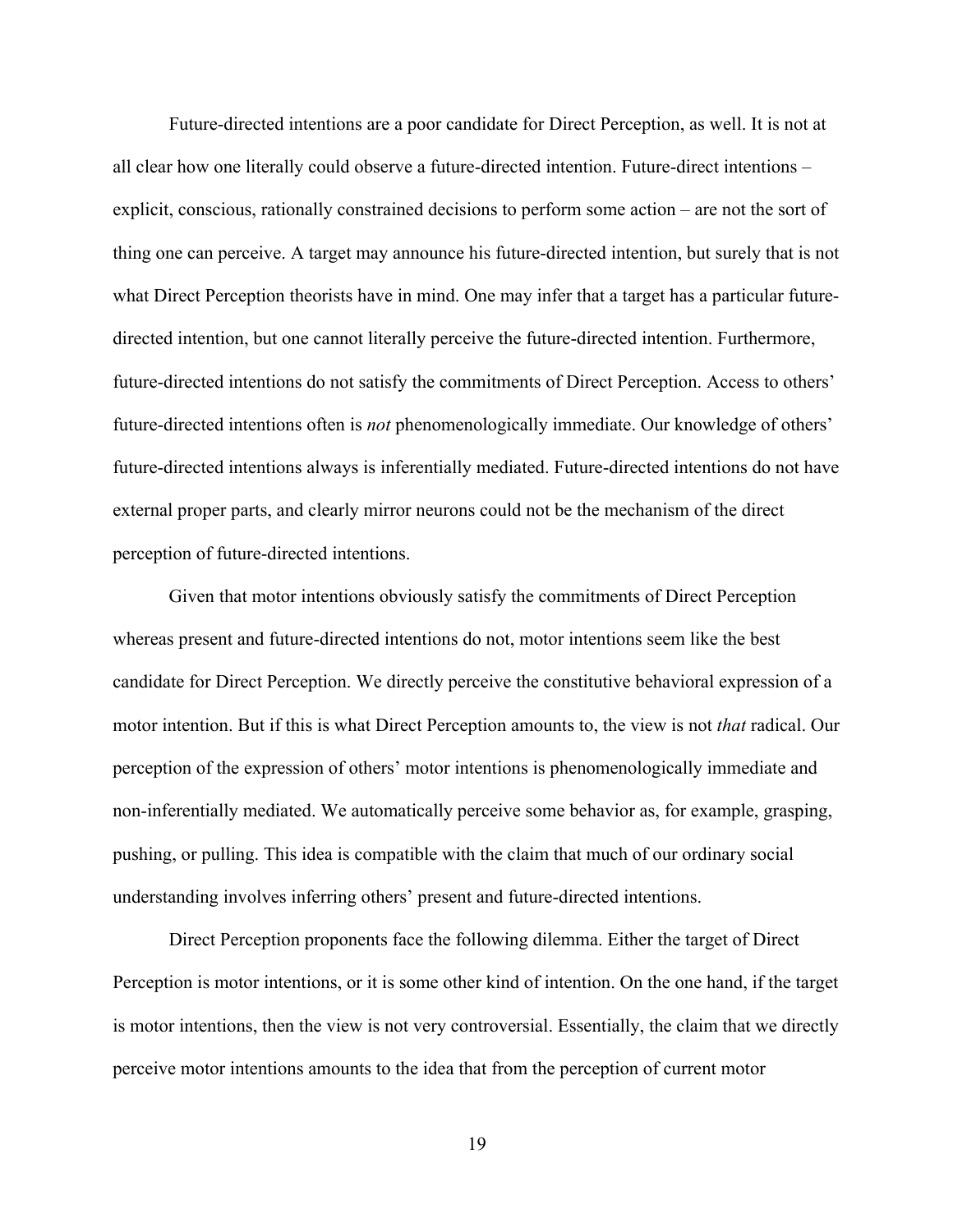movements, we anticipate the next motor movement in a sequence. In neural mechanistic terms, based on the kinematics of the hand movement and sensory properties of a nearby, observable, graspable object, our brains anticipatorily activate as if we are perceiving a target grasp an object. This neural mechanism makes possible the direct perception of motor intentions. In this way, we immediately, non-inferentially perceive a target's hand movement as a grasping.

I do not claim that *everyone* accepts this account of how we perceive motoric behavior, but it is not a controversial view. It does not depart significantly from orthodox views in philosophy or theoretical psychology. Most troubling for Direct Perception proponents, it is compatible with accounts that endorse a logically and epistemically important asymmetry between self-knowledge and knowledge of other minds. In fact, a modern-day Cartesian could perfectly consistently accept this idea. Moreover, the idea is compatible with the view that access to our own minds *and* other minds is indirect and inferentially mediated. Thus, although the phrasing of the idea is unusual, the direct perception of motor intentions hardly is a radical departure from the view that our access to other minds is indirect and inferentially mediated.<sup>xxi</sup>

On the other hand, if Direct Perception is committed to the idea that we can directly perceive *present* and/or *future-directed* intentions, then the view is highly implausible. Present and future-directed intentions do not satisfy the commitments of Direct Perception, and we have no good reason to think that Direct Perception even *could* apply to present and future-directed intentions. If Direct Perception proponents take this second horn of the dilemma, at the very least we are owed a story about how exactly it is possible to directly perceive present or futuredirected intentions.

## **5. Epistemology of Perception**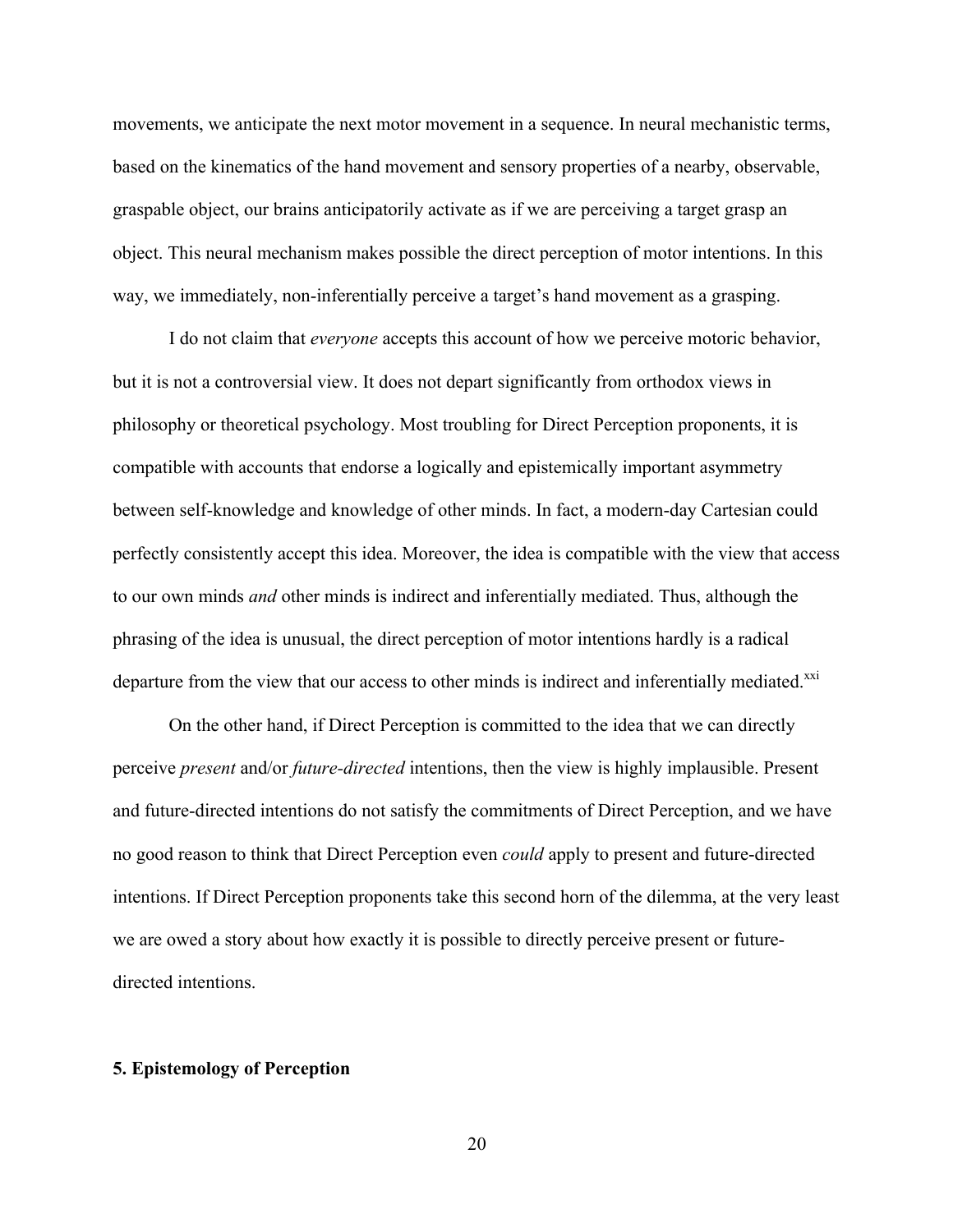In the previous section, I argued that we do not directly perceive future-directed and present intentions in just the same way that we directly perceive ordinary objects in the world. At best, we directly perceive the external expression of motor intentions. This result is bound to be dissatisfying for Direct Perception proponents, who aim to challenge the standard view of how we know others' intentions. In this section, I consider whether the notion of basic perceptual belief from the epistemology of perception literature can vindicate Direct Perception.

Basic beliefs are epistemologically basic in that they are non-inferentially justified. Basic beliefs contrast with non-basic beliefs, which require justification via inference from other beliefs. Perceptual beliefs, some argue, are a species of basic beliefs. Believing that you are seeing the color red is a basic perceptual belief. To be justified, this belief does not require an inference from other basic or non-basic beliefs. Perceptual beliefs about ordinary objects may be basic beliefs. The perceptual belief that there is a coffee cup on my desk may be a basic perceptual belief. Perhaps, a Direct Perception theorist could argue, the belief I acquire about your intention is a basic perceptual belief. That is, I observe your behavior and in doing so acquire the belief that you intend to  $\phi$ . One could argue that this belief is a perceptual belief that is non-inferentially justified. My perceptual belief about your intention requires no inference from other beliefs about your behavior, the environment, background context, etc. I just see you as intending to ϕ. If this were the case, it would vindicate the idea that we perceive others' intentions with the same immediacy and directness that we perceive ordinary things in the world.

The idea that beliefs about others' intentions are basic perceptual beliefs differs from the arguments that Direct Perception proponents offer. It is, however, a possible way to resuscitate the idea that we have direct, immediate access to others' intentions. If we have basic perceptual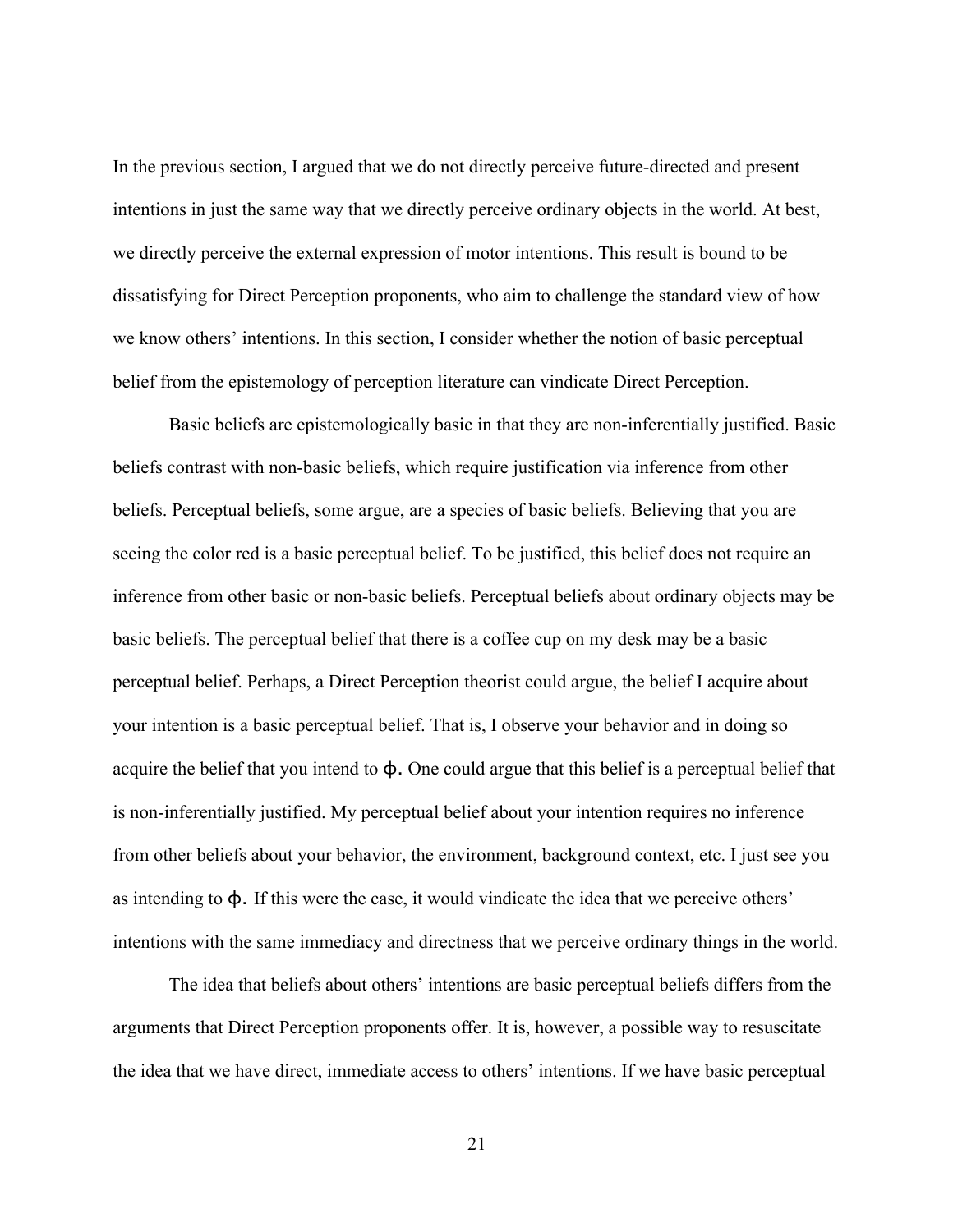beliefs about others' intentions, then these beliefs are produced automatically and noninferentially. I shall argue that this maneuver will not help the Direct Perception theorist. In fact, consideration of the idea of basic perceptual beliefs *reinforces* my argument from section 4 that Direct Perception is either banal or highly implausible.

What exactly is a basic perceptual belief? According to one account, what distinguishes basic beliefs from non-basic beliefs (i.e., inferential cognition) is the nature of the cognitive system that produces the beliefs . For basic *perceptual* beliefs, the distinguishing factor is the nature of the perceptual system that produces the perceptual beliefs. Jack Lyons argues that in order to be a perceptual module or system capable of producing basic perceptual beliefs, a cognitive system must satisfy the following four criteria:

- a. Its lowest-level inputs are transductions across sense organs.
- b. None of its inputs to any of its subsystems is under direct, voluntary control of the larger organism.
- c. It is inferentially opaque, i.e., none of its inter-level representations are conscious beliefs.
- d. It has a 'normal' etiology, i.e., it results from the interplay of learning and innate constraints.

A system that satisfies criteria (c) and (d) is what Lyons calls a *primal system*. Primal systems admit of inferential and non-inferential operation. A primal system operates inferentially if it takes *beliefs* as input and bases its output on these beliefs. In contrast, a primal system operates non-inferentially if it takes something other than beliefs (e.g., queries, conceptions, etc.) as input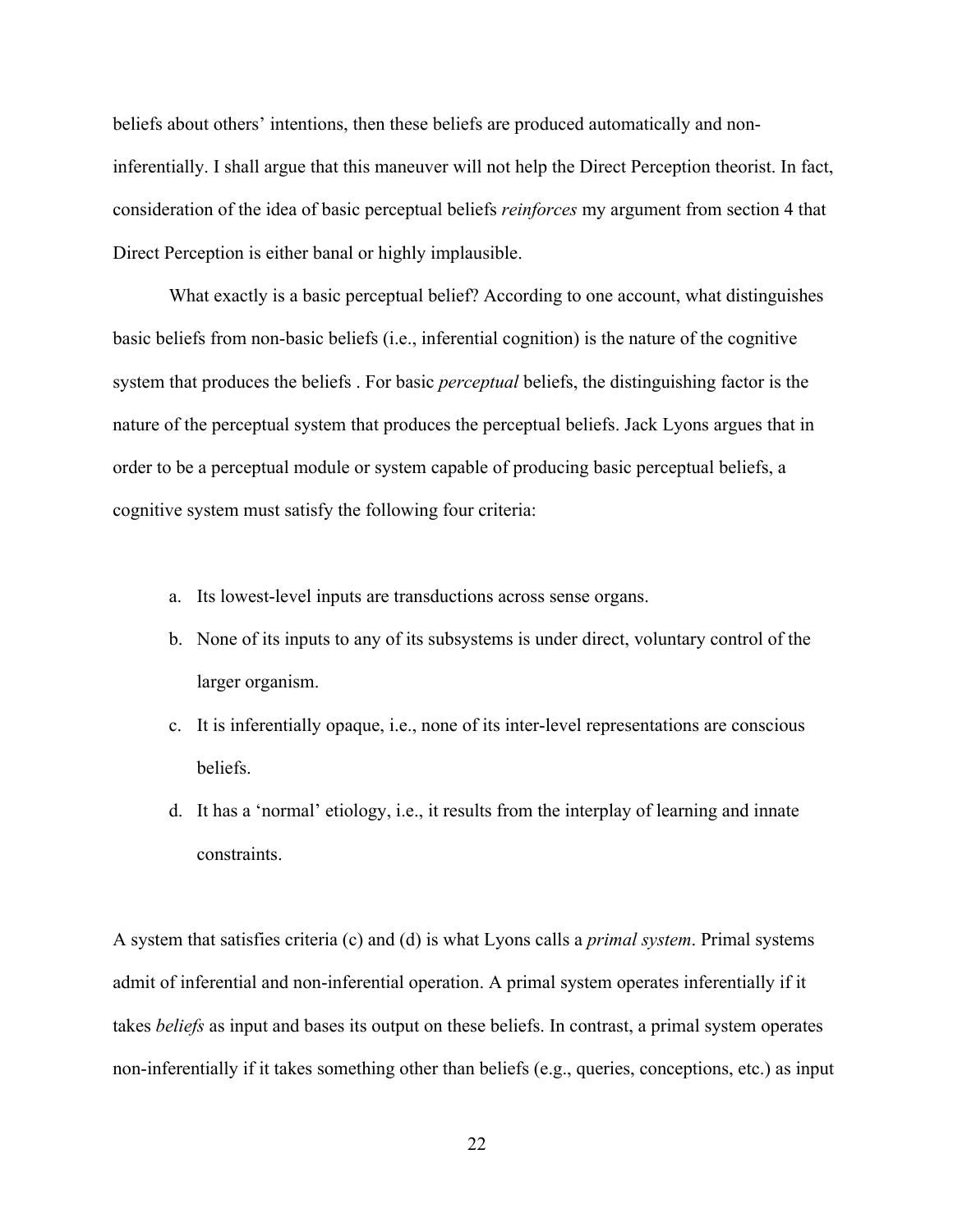and operates spontaneously.<sup>xxii</sup> We now have the resources to define basic perceptual belief. A perceptual belief is basic if and only if it results from a cognitive system that satisfies the above four criteria and does not take beliefs as input.

In section 2, I discussed Zahavi's comments about when inferential cognition is *not*  required. Zahavi's comments were helpful, but they did not tell us when inferential cognition *is*  required. Lyons' account fills this gap. It provides criteria for determining when cognition is inferentially mediated. A cognitive process is inferentially mediated when it fails to meet one or more of the above criteria.

A belief about another's intention is a basic perceptual belief if and only if it is produced by a cognitive system that satisfies the above requirements. Could beliefs about others' intentions be produced by such a system? Again we have to ask which kind of intention. Beliefs about others' future-directed intentions surely are ineligible. These beliefs are not produced by a perceptual system with features  $a - d$ . First, there are multiple cognitive systems involved in producing a belief about a target's future-directed intention, not all of which are perceptual systems. Second, the cognitive process that produces beliefs about future-directed intentions involves conscious deliberation, is flexible, and is under the direct, voluntary control of the cognitive agent. I can choose to deliberate on someone's future-directed intention. For example, when a 'frenemy' does something nice for me, I can choose whether or not to try to figure out his future-directed intention. When I am feeling charitable, I may decide to take the nice deed at face value. When I am feeling cynical, I may try to discern my frenemy's intentions. Moreover, in coming to a belief about my frenemy's future-directed intention, I take as input my conscious beliefs about his personality, his past behavior, and his goals. Thus, for several reasons, beliefs about others' future-directed intentions are not basic perceptual beliefs.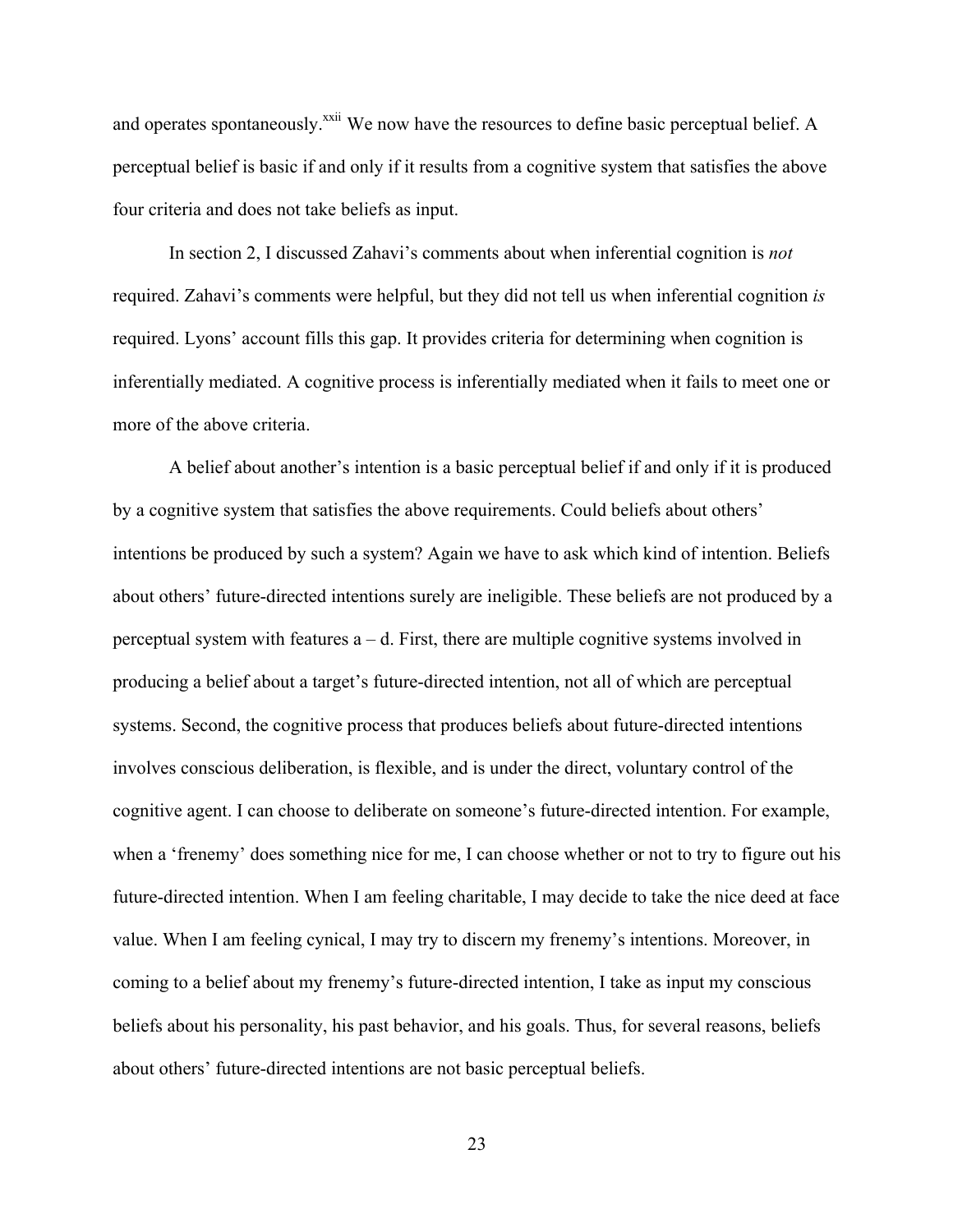Beliefs about others' present intentions also are unlikely candidates for basic perceptual beliefs. To be basic perceptual beliefs, the beliefs must be produced by a cognitive system whose operations are automatic, not subject to voluntary control, not consciously accessible, and do not take beliefs as input. This simply is not the case for the cognitive process that produces beliefs about others' present intentions. We can wonder what someone is doing and consciously think about what present intention her behavior is serving. For example, as you are rummaging through your purse, I may or may not wonder what you are trying to do. Coming to a belief about your present intention is not a mandatory, automatic cognitive process. Rather, it is under the voluntary control of the agent. If I am motivated to figure out what you are trying to do, I may notice that the server has just handed you a check for your meal and infer that you are trying to find your wallet. As the previous example illustrates, the cognitive process is consciously accessible. When the agent is motivated to figure out the target's present intention, and when the present intention is not obvious, the process rises to the level conscious deliberation. The cognitive process that produces beliefs about others' present intentions is consciously accessible, non-mandatory, and can take beliefs as input, which indicates that it does not satisfy Lyon's criteria. Thus, beliefs about others' present intentions are not basic perceptual beliefs.

Again, motor intentions seem like the most plausible candidate. The mirror neuron system, the cognitive system that produces perceptual beliefs about (the external expression of) others' motor intentions,<sup>xxiii</sup> satisfies the above criteria. It takes as input transductions across sense organs, not consciously accessible beliefs. The operation of the mirror neuron system is informationally encapsulated, automatic, and mandatory, thus not under direct, voluntary control of the agent. Moreover, the inter-level representations are sensorimotor representations, not consciously accessible beliefs. The mirror neuron system is a very good example of a perceptual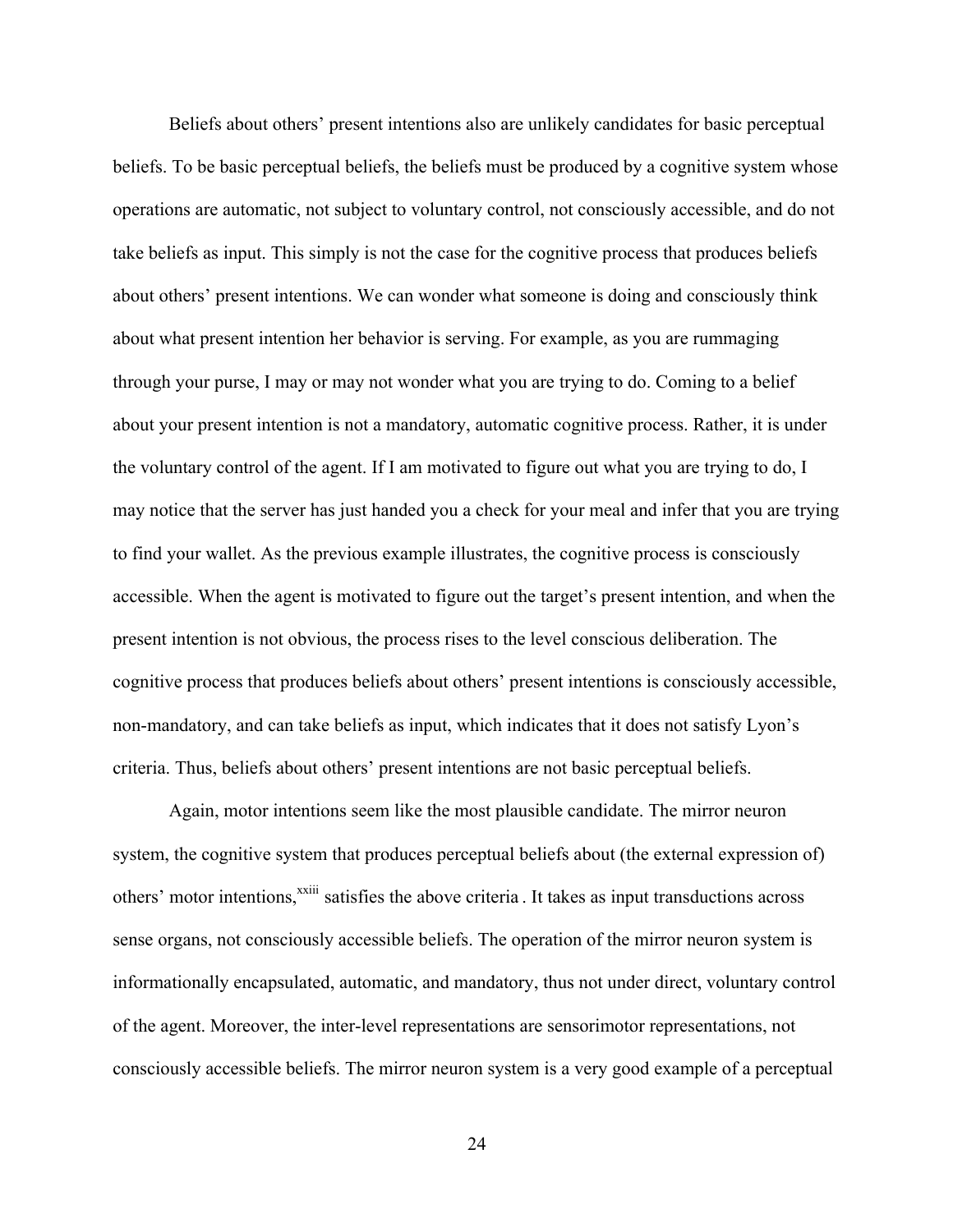primal system that operates non-inferentially. *If* we can have basic perceptual beliefs about another's intention, the only plausible candidate is basic perceptual beliefs about motor intentions (more precisely, basic perceptual beliefs about the goal-oriented behavior that is the expression of the motor intention).

Perceptual beliefs about goal-directed behavior that are produced (in part) by the mirror neuron system satisfy the criteria for basic perceptual beliefs, whereas perceptual beliefs about present and future-directed intentions do not. This result simply reinforces the dilemma described in the previous section. Either the target of Direct Perception is motor intentions, in which case the view is not a radical alternative to traditional views that it is meant to challenge. Or, the target of Direct Perception is present or future-directed intentions, in which case the view is highly implausible.

#### **6. Conclusion**

The idea I consider in this paper is that we can perceive others' intentions with the same directness and immediacy that we perceive ordinary objects in the world. I have argued that all of these arguments for Direct Perception have the same basic problem: they equivocate on the notion of intention. How we evaluate Direct Perception depends on what kind of intention we allegedly are able to directly perceive. The only kind of intention that is remotely plausible and satisfies the commitments of Direct Perception is *motor* intentions, but the direct perception of motor intentions is not a serious departure from the view that mental states are inferred, not observed.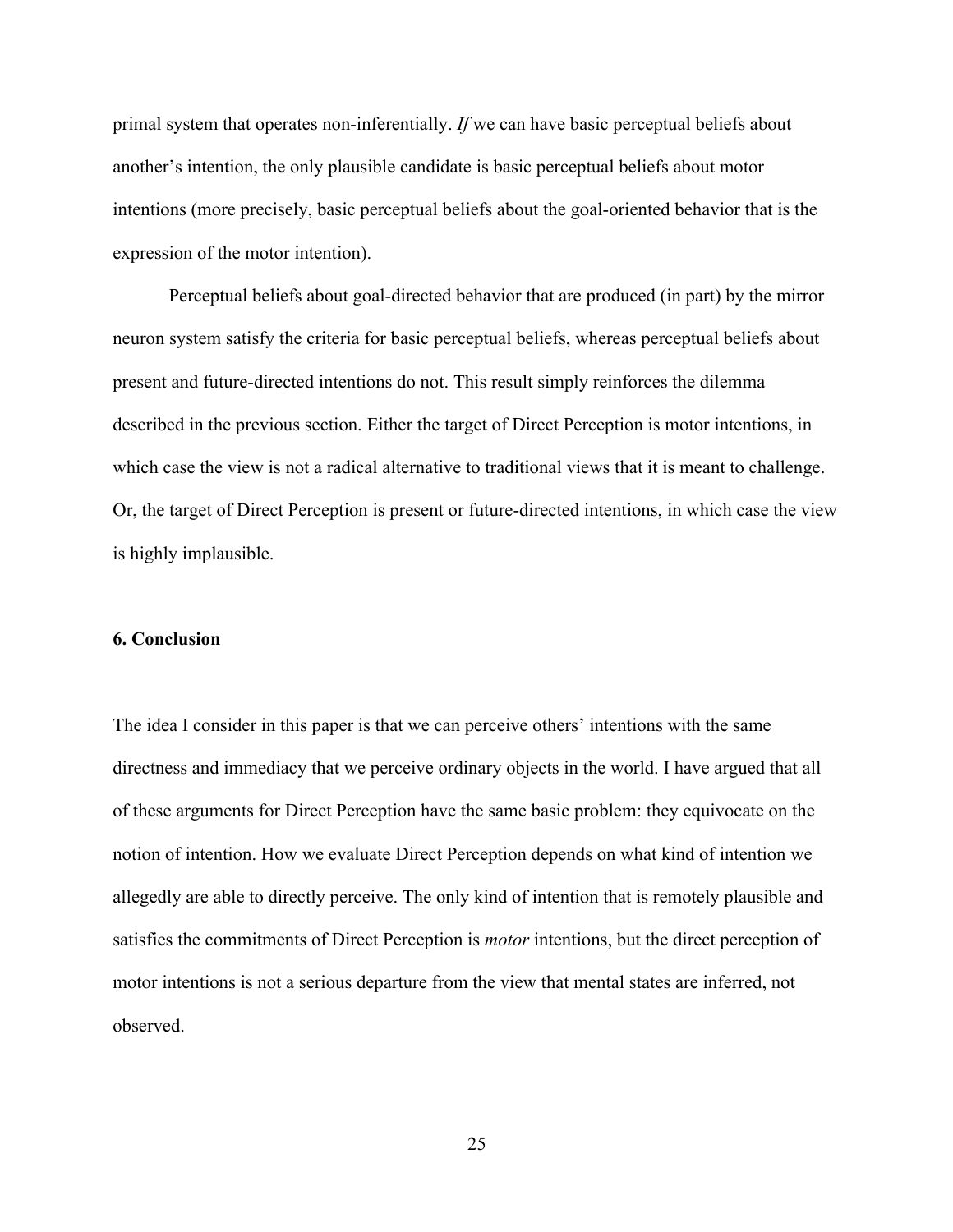Thus far, Direct Perception proponents have not distinguished the different kinds of intention and have not specified the precise target of Direct Perception. The upshot of this discussion is that specifying the target of Direct Perception is essential for evaluating the view. The conclusion of the Direct Perception argument either is the fairly uncontroversial idea that we can see the externally realized parts of others' motor intentions, or it is the implausible idea that we literally can see others' present or future-directed intentions. Furthermore, the failure to establish that we can directly perceive intentions in any interesting sense spells trouble for the general Direct Perception account. Given that Direct Perception fails in one of best-case scenarios, it is unlikely to succeed for other kinds of mental states, such as beliefs and desires. Thus, this result is a serious blow to the Direct Perception account.<sup>xxiv</sup>

Department of Philosophy

Oklahoma State University

#### REFERENCES

- Bratman, M. E. (1987). *Intention, Plans, and Practical Reason.* Cambridge, MA: Harvard University Press. Butterfill, S. A. and Sinigaglia, C. (2014). 'Intention and Motor Representation in Purposive
- Action,' *Philosophy and Phenomenological Research* 88(1), 119-145. Clark, A. (2008). *Supersizing the Mind: Embodiment, Action, and Cognitive Extension (Philosophy of Mind Series).* OUP USA.
- de Vignemont, F. and Singer, T. (2006). 'The Empathic Brain: How, When and Why?,' *Trends in Cognitive Sciences* 10(10), 435-441.
- Gallagher, S. (2008). 'Inference or Interaction: Social Cognition without Precursors,' *Philosophical Explorations* 11(3), 163-174.
- Gallagher, S. and Hutto, D. D. (2008). 'Understanding Others through Primary Interaction and Narrative Practice' In Sinha, Itkonen, Zlatev and Racine (ed.) *The Shared Mind: Perspectives on Intersubjectivity.* Published: John Benjamins.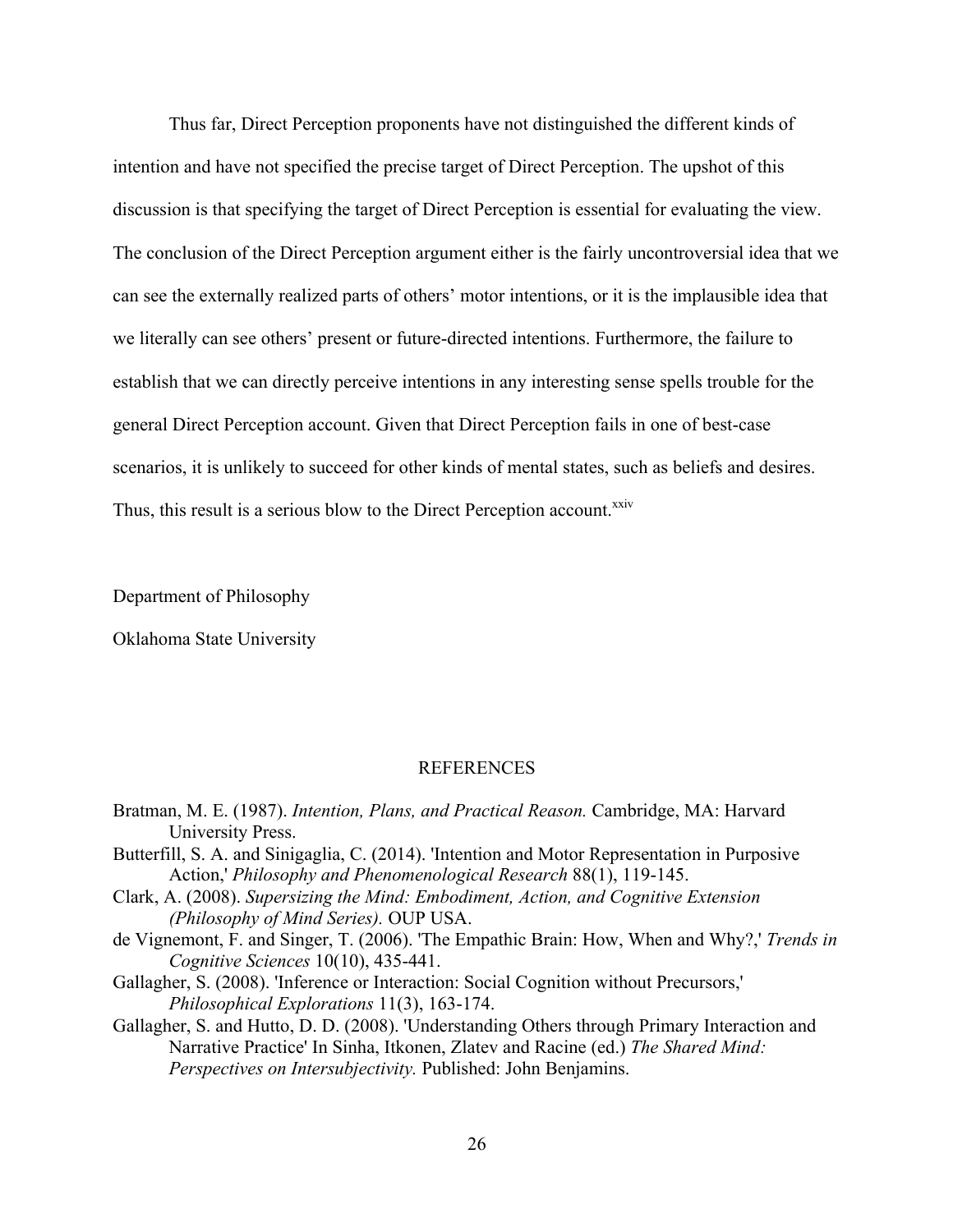- Gallese, V. (2007). 'Before and Below Theory of Mind: Embodied Simulation and the Neural Correlates of Social Cognition,' *Philosophical Transactions of the Royal Society*  362(1480), 659-669.
- Gallese, V. (2009). 'Mirror Neurons, Embodied Simulation, and the Neural Basis of Social Identification,' *Psychoanalytic Dialogues* 19(5), 519-536.
- Gallese, V., Keysers, C. and Rizzolatti, G. (2004). 'A Unifying View of the Basis of Social Cognition,' *Trends in Cognitive Sciences* 8(9), 396-403.
- Hamilton, A. and Grafton, S. T. (2007). 'The Motor Hierarchy: From Kinematics to Goals and Intentions' In P. Haggard, Y. Rossetti and M. Kawato (ed.) *Sensorimotor Foundations of Higher Cognition: Attention and Performance Xxii. Published: Oxford University Press.*
- Herschbach, M. (2008). 'Folk Psychological and Phenomenological Accounts of Social Perception,' *Philosophical Explorations* 11(3), 223-235.
- Hutto, D. D. (2008). *Folk Psychological Narratives: The Sociocultural Basis of Understanding Reasons.* Cambridge, MA: MIT Press.
- Iacoboni, M. (2009). 'The Problem of Other Minds Is Not a Problem: Mirror Neurons and Intersubjectivity' In J. A. Pineda (ed.) *Mirror Neuron Systems.* Published: Humana.
- Iacoboni, M., Molnar-Szakacs, I., Gallese, V., Buccino, G., Mazziotta, J. C. and Rizzolatti, G. (2005). 'Grasping the Intentions of Others with One's Own Mirror Neuron System,' *PLoS Biol* 3(3), e79.
- Jacob, P. (2008). 'What Do Mirror Neurons Contribute to Human Social Cognition?,' *Mind & Language* 23(2), 190-223.
- Jacob, P. (2011). 'The Direct-Perception Model of Empathy: A Critique,' *Review of Philosophy and Psychology* 2(3), 519-540.
- Jacob, P. (2013). 'How from Action-Mirroring to Intention-Ascription?,' *Consciousness and Cognition* 22(3), 1132-1141.
- Jeannerod, M. (1994). 'The Representing Brain: Neural Correlates of Motor Intention and Imagery,' *Behavioral and Brain Sciences* 17(2), 187-201.
- Krueger, J. (2013). 'Merleau-Ponty on Shared Emotions and the Joint Ownership Thesis,' *Continental Philosophy Review* 46(4), 509-531.
- Krueger, J. and Overgaard, S. (2012). 'Seeing Subjectivity: Defending a Perceptual Account of Other Minds' In S. Miguens and G. Preyer (ed.) *Consciousness and Subjectivity.*  Published: Ontos Verlag.
- Lavelle, J. S. (2012). 'Theory-Theory and the Direct Perception of Mental States,' *Review of Philosophy and Psychology* 3(2), 213-230.
- Lyons, J. C. (2009). *Perception and Basic Beliefs: Zombies, Modules, and the Problem of the External World.* New York: Oxford University Press.
- McDowell, J. (2004). 'Criteria, Defeasibility, and Knowledge' In T. R. Baldwin and T. J. Smiley (ed.) *Studies in the Philosophy of Logic and Knowledge.* Published: Oxford University Press.
- McNeill, W. E. S. (2012). 'On Seeing That Someone Is Angry,' *European Journal of Philosophy*  20(4), 575-597.
- Pacherie, E. (2005). 'Perceiving Intentions' In J. Sàágua (ed.) *A Explicação Da Interpretação Humana.* Published: Edições Colibri.
- Pacherie, E. (2006). 'Toward a Dynamic Theory of Intentions' In (ed.) *Does Consciousness Cause Behavior? An Investigation of the Nature of Volition.* Published: MIT Press.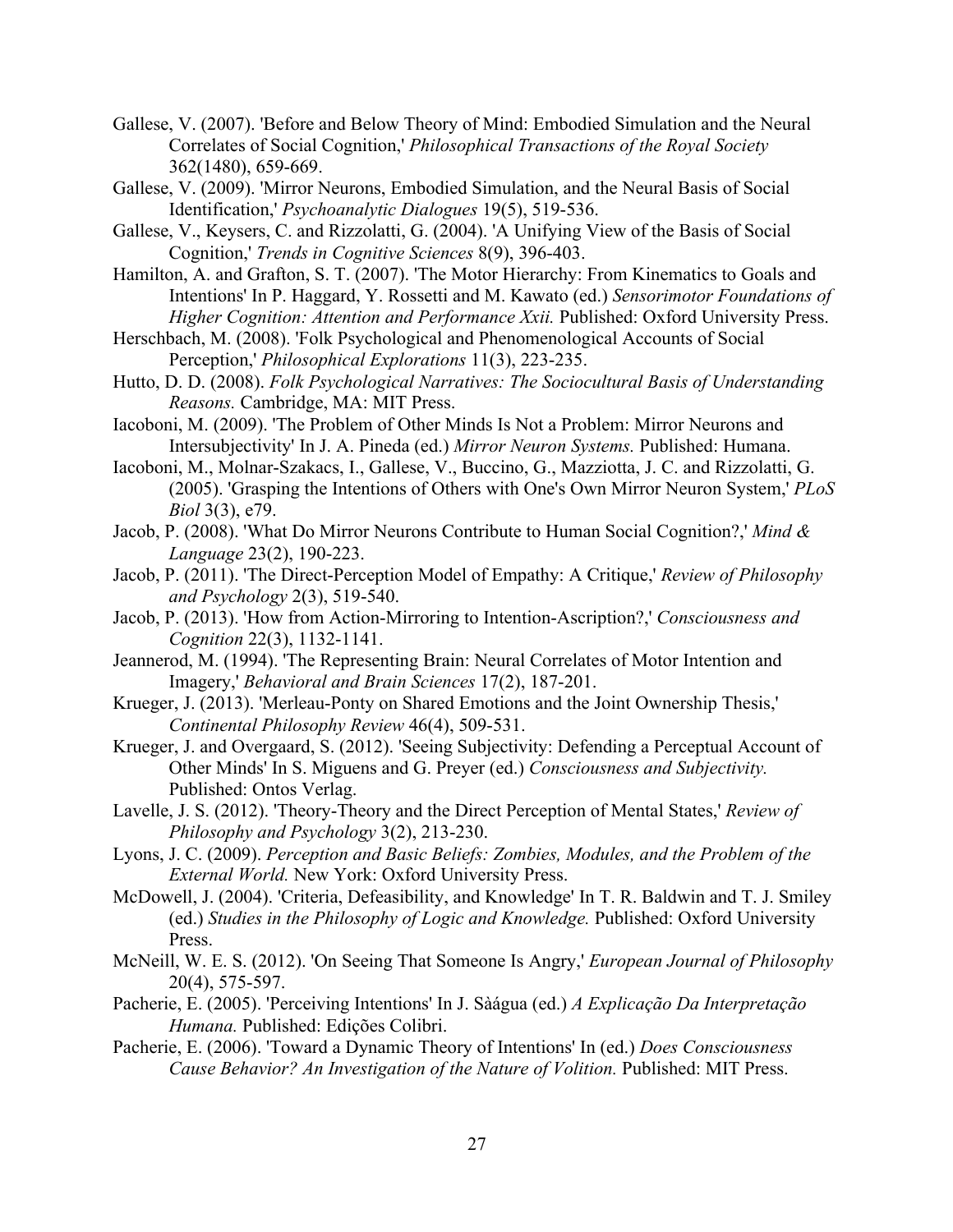Rizzolatti, G. and Sinigaglia, C. (2010). 'The Functional Role of the Parieto-Frontal Mirror Circuit: Interpretations and Misinterpretations,' *Nature Reviews Neuroscience* 11(4), 264- 274.

Scheler, M. (1913/2007). *The Nature of Sympathy.* New Brunswick, NJ: Transaction Publishers. Shapiro, L. A. (2010). *Embodied Cognition.* New York: Routledge.

- Smith, J. (2010). 'Seeing Other People,' *Philosophy and Phenomenological Research* 81(3), 731- 748.
- Spaulding, S. (2010). 'Embodied Cognition and Mindreading,' *Mind & Language* 25(1), 119-140.

Spaulding, S. (2012). 'Mirror Neurons Are Not Evidence for the Simulation Theory,' *Synthese*  189(3), 515-534.

- Spaulding, S. (2013). 'Mirror Neurons and Social Cognition,' *Mind & Language* 28(2), 233-257. Spaulding, S. (in progress). 'On Direct Social Perception,' 1-32.
- Strawson, P. F. (1959). *Individuals: An Essay in Descriptive Metaphysics.* London: Routledge.

Zahavi, D. (2008). 'Simulation, Projection and Empathy,' *Consciousness and Cognition* 17(2), 514-522.

Zahavi, D. (2011). 'Empathy and Direct Social Perception: A Phenomenological Proposal,' *Review of Philosophy and Psychology* 2(3), 541-558.

## **NOTES**

 $\overline{\phantom{a}}$ Direct Perception is *not* behaviorism. The argument is not that all mental states are identical or reducible to behavior. Direct Perception proponents argue that some mental states are observable. This is compatible with the idea that certain types of mental states may be entirely covert, while others are more or less observable. The Direct Perception claim also is not an instance of the familiar argument in philosophy of science that, after sufficient training, one can observe theoretical objects, such as electrons or quarks. Direct Perception proponents do not deny that observation is theory laden or that we can come to observe theoretical objects or events. They deny that this is what is happening in direct perception of mental states.

<sup>11</sup> It is plausible that some *basic* emotions, such as fear, anger and disgust, reliably are associated with particular physiological responses and behaviors. Thus, these basic emotions also may be a good test case for Direct Perception. In another paper (Spaulding (in progress)), I argue that current discussions of Direct Perception are hindered in lacking an account of inference and ambiguity about the positive view of Direct Perception. It is unclear whether the view is that the *content of perception* includes representations of mental states or that the *content of basic perceptual beliefs* includes representations of mental states. I argue that it is plausible that we directly perceive basic emotions in the latter sense.

i<sup>ii</sup> Other philosophers argue for a view similar to this, but their arguments really are quite different from the arguments considered here. See, for example, McDowell (2004), McNeill (2012), Smith (2010), and Strawson (1959). In order to address a unified Direct Perception account, I shall not consider these views in this paper.

<sup>iv</sup> Although, for persuasive criticisms of various elements of Direct Perception, see Herschbach (2008), Jacob (2011), and Lavelle (2012).<br><sup>v</sup> See Spaulding (2010) for a critical analysis of embodied social cognition.

vi Joel Smith (2010) offers a somewhat similar view. He argues that what is *presented* to the observer is the target's behavior, but there is more to our experience than just what is visually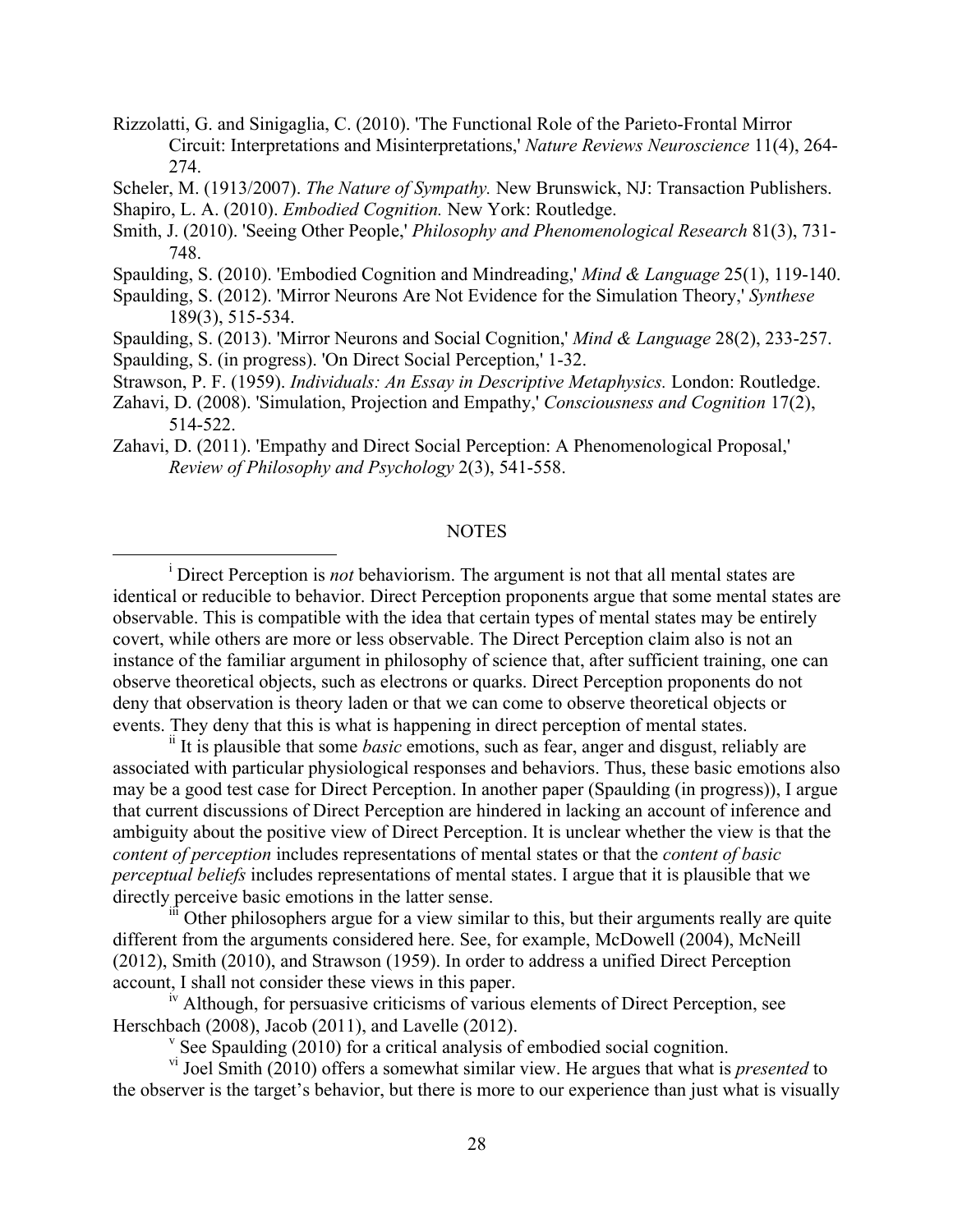presented. What you visually experience is not exhaustive of what you see. The mentality of a target's behavior is *co-presented* with the behavior. What is presented and co-presented take part in a harmonious experience, the result of which is that we see both at the same time.

 $\overline{a}$ 

<sup>vii</sup> For a critique of this interpretation of mirror neurons and an alternative account of their role social cognition, see Spaulding (2013) and Jacob (2008), Jacob (2013).<br><sup>viii</sup> Unlike the views discussed in the main text, Max Scheler Scheler (1913/2007), an

early proponent of Direct Perception, holds that there is *no* asymmetry between our access to our own and others' mental states. On his view, we perceive our own mental states in our actions and expressive behaviors in the same way that we perceive others' mental states in their actions and expressive behaviors. Thanks to an anonymous referee for highlighting this historical fact.

 $\mu$ <sup>x</sup> There are, of course, more than two options here. The Cartesian view holds that we have direct access only to our own minds, whereas the Direct Perception view holds that we have direct access to other minds. Following Peter Carruthers (2011), one could argue that we do not have direct access to either our own minds or other minds. On this view, which I find quite plausible, knowledge of our own minds is just as inferential and interpretive as knowledge of other minds.<br><sup>x</sup> You do not need to subscribe to Direct Perception to think that this is the right analysis

of our phenomenology. Opponents of Direct Perception can, and probably do, endorse this claim about our phenomenology in ordinary social interactions.

xi This claim does not imply that others' behavior *always* is immediately explicable to us. Sometimes we have no idea what someone is trying to do, and we have to come up with possible explanations of the behavior. But, according these accounts, such cases are relatively rare.

<sup>xii</sup> Language processing involves unconscious processing that some people regard as inferential. Recall from section 1 my discussion of seeing the coffee cup on my desk. Seeing the coffee cup involves unconscious processing, but not all unconscious processing is inferential in the relevant sense. I shall discuss this point later in this section and in section 5.

 $x$ <sup>iii</sup> For example, Krueger and Overgaard (2012) are careful to distinguish conscious from non-conscious inferences.

 $x<sup>iv</sup>$  On some accounts, mirror neurons are agent neutral, i.e., they encode the same information about a behavior whether it is the subject's behavior (in execution mode) or the target's behavior (in observation mode). With respect to Direct Perception, this entails that the inner part of the hybrid intention is not *self-specific*. This may be a different sort of hybridity than, say, emotions where the inner (physiological) part is self-specific. However, whether or not mirror neurons are agent neutral is a controversial matter. There are in fact differences in mirror neuron activation (and the larger mirror neuron system) in observation mode and execution mode Spaulding (2012). Thus, what sort of hybridity is involved here is an open question. Thanks to an anonymous referee for bringing to my attention this possible complication.<br><sup>xv</sup> Unlike the other commitments, the claim that mirror neurons are *the* mechanism of

direct perception is not a conceptual commitment. It is an open empirical possibility that some other neural mechanism is a better candidate for Direct Perception. Thus far, most Direct Perception theorists have pinned mirror neurons as the most plausible neural mechanism, but this claim is subject to empirical evaluation.

 $\frac{x}{x}$  I do not endorse these commitments. Nevertheless, I shall not challenge these individual claims here. In sections 4 and 5, I offer a more fundamental critique of Direct Perception.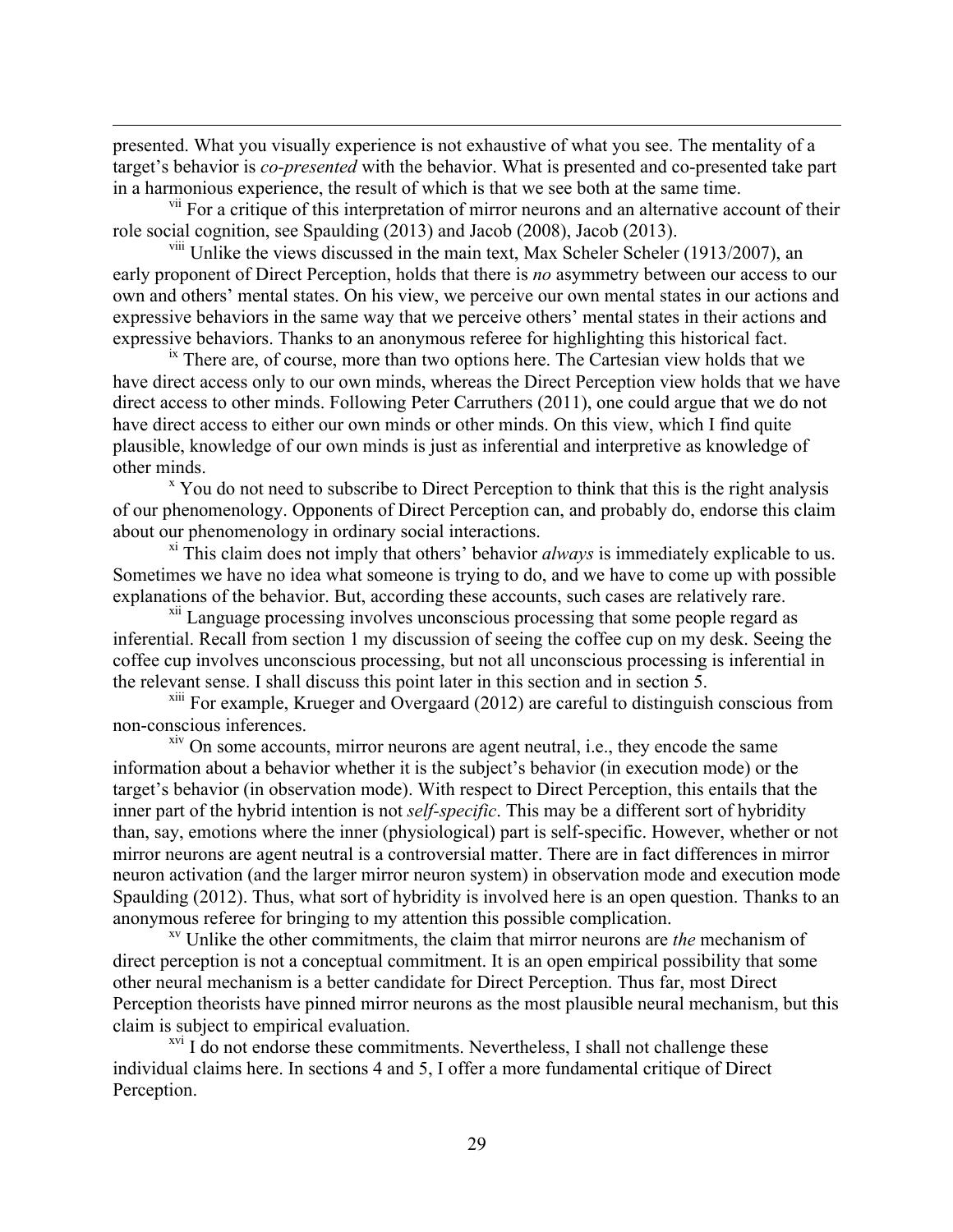xvii Most theories of action posit future-directed and present intentions. I follow Pacherie in advancing an account with future-direct, present, *and* motor intentions. As Pacherie notes, properties of motor intentions are often attributed to present intentions, which generates confusion about whether present intentions are under rational, voluntary control. Distinguishing between present and motor intentions alleviates this confusion. More importantly for our purpose, distinguishing between present and motor intentions brings into focus the exact commitments of Direct Perception.

xviii Jeannerod (1994) is a foundational empirical article on motor representations (what I call motor intentions) and their relationship to semantic representations (including present and future-directed intentions). For a review of the recent empirical findings on motor intentions and how they relate to other sorts of intentions, see Hamilton and Grafton (2007) and Rizzolatti and Sinigaglia (2010).<br><sup>xix</sup> For more on these three kinds of intention, see Pacherie (2006). In a recent article,

Butterfill and Sinigaglia (2014) argue that motor representations are *not* a kind of intention. Despite appearances to the contrary, their view differs only terminologically from the view advanced here. They argue that intentions have a propositional representational format whereas motor representations do not. This implies that motor intentions cannot serve as a premise or conclusion in practical reasoning, and thus they have a different functional role than (futuredirected and present) intentions. Nevertheless, they argue, the outcomes specified by intentions and motor representations are closely related, and a complete account of action must show how intentions are related to motor representations. I agree with all of this. If Butterfill and Sinigaglia are right that we should not call these motor representations *motor intentions*, then my conclusion is that the best that Direct Perception can hope for is the claim that we have direct access to external expressions of others' motor *representations*. Similar remarks apply to motor representations in Jeannerod's sense Jeannerod (1994). One could substitute motor representation for motor intention in my argument, and the conclusion would remain intact: Direct Perception either plausibly holds that we non-inferentially perceive external proper parts of motor representations, or it implausibly holds that we non-inferentially perceive present or future-directed intentions (semantic representations, in Jeannerod's terminology).

xx Corroborating this interpretation, Rizzolatti and Sinigaglia state, 'The studies reviewed above indicate that the parieto-frontal mirror network may subserve the understanding of the *motor intention* underlying the actions of others... This does not mean that the parieto-frontal mirror mechanism mediates all varieties of intention understanding. Intention understanding is a multi-layer process involving different levels of action representation, from the motor intention that drives a given chain of motor acts to the propositional attitudes (beliefs, desires and so on) that — at least in humans — can be assumed to explain the observed behaviour in terms of its plausible psychological reasons Rizzolatti and Sinigaglia (2010).'

 $xxi$ <sup>If</sup> one is skeptical of motor intentions, one could substitute motor representations Butterfill and Sinigaglia (2014), Jeannerod (1994). See endnote 19. The dilemma would remain for Direct Perception, though. Either we directly perceive external expression of motor representations, or we directly perceive present or future-directed intentions. The former is relatively banal, and the latter is implausible.

 $\overrightarrow{x}$ <sup>xxii</sup> This is meant to account for basic beliefs from introspection, memory, and a priori intuition, in addition to perception.